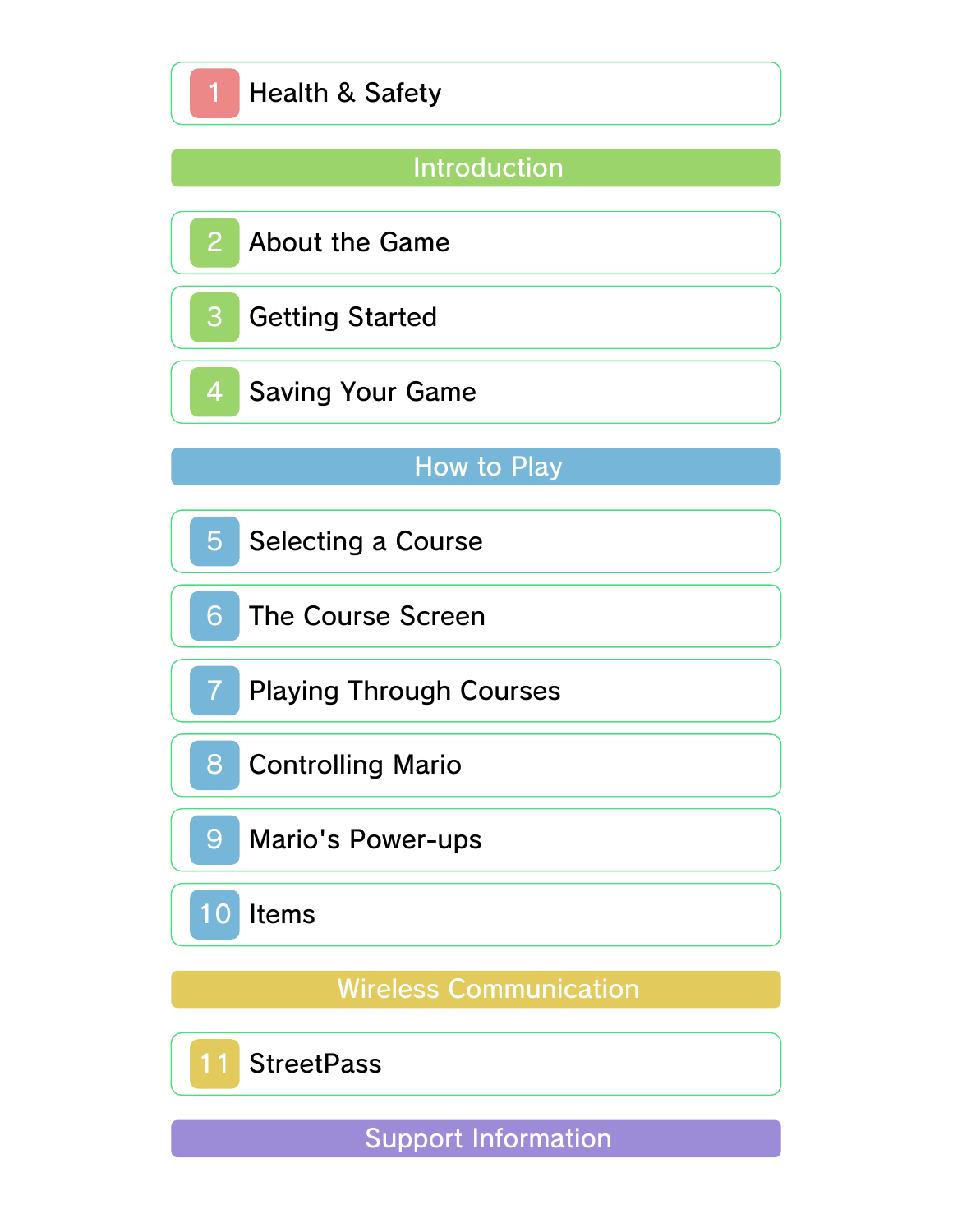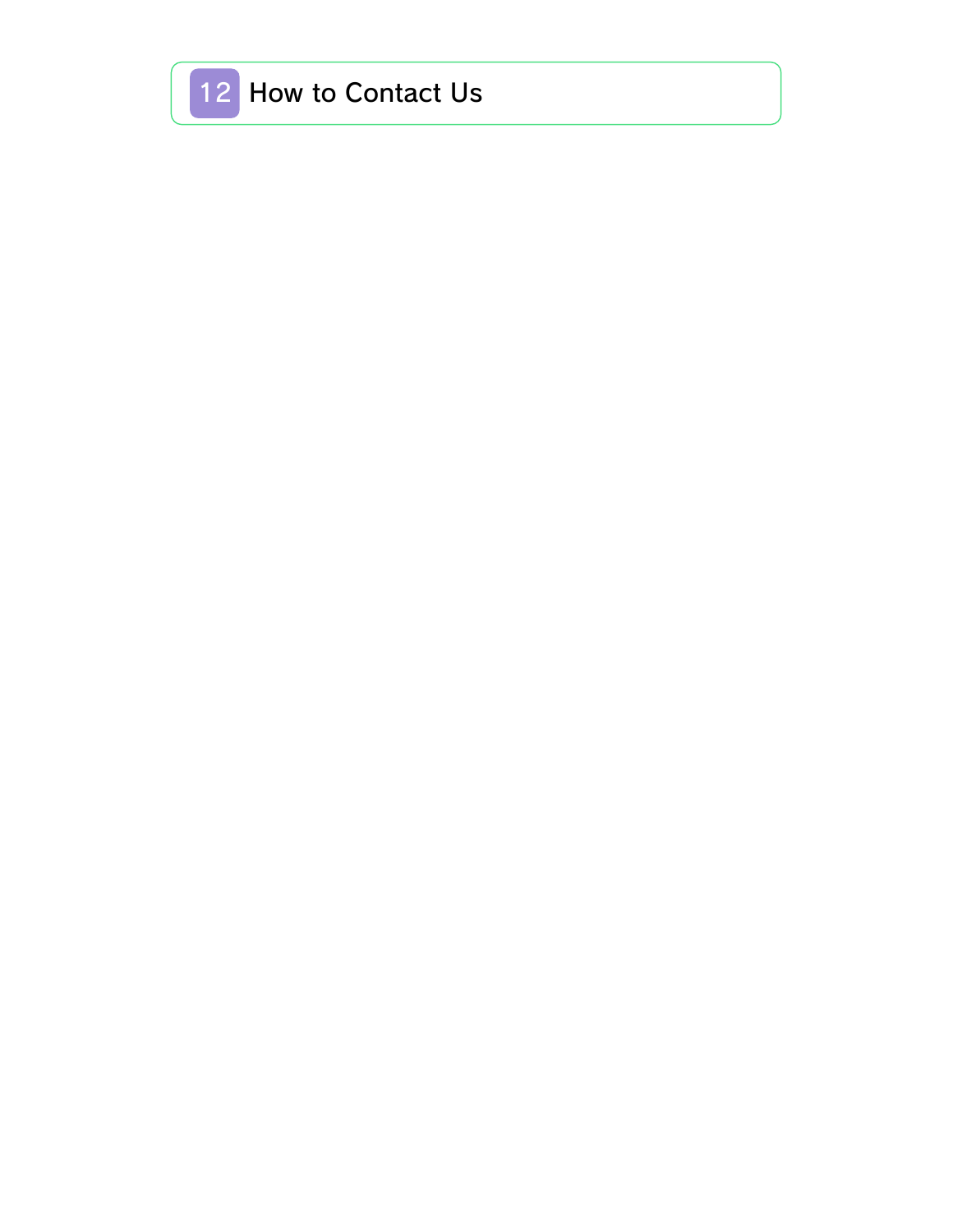### Health & Safety

Thank you for selecting SUPER MARIO 3D LAND™ for Nintendo 3DS™.

This software is designed only for use with the European/Australian version of the Nintendo 3DS system.

Please read this manual carefully before using this software. If the software is to be used by young children, the manual should be read and explained to them by an adult.

Before use, please also read the Operations Manual for your Nintendo 3DS system. It contains important information that will help you enjoy this software.

#### Health and Safety Information

#### A IMPORTANT

Important information about your health and safety is available in the Health and Safety Information application on the HOME Menu.

To access this application, touch the **i** icon on the HOME Menu, then touch OPEN and read the contents of each section carefully. When you are finished, press  $\sqrt{\frac{A}{c}}$  Figures are finished, press  $\sqrt{\frac{A}{c}}$ to the HOME Menu.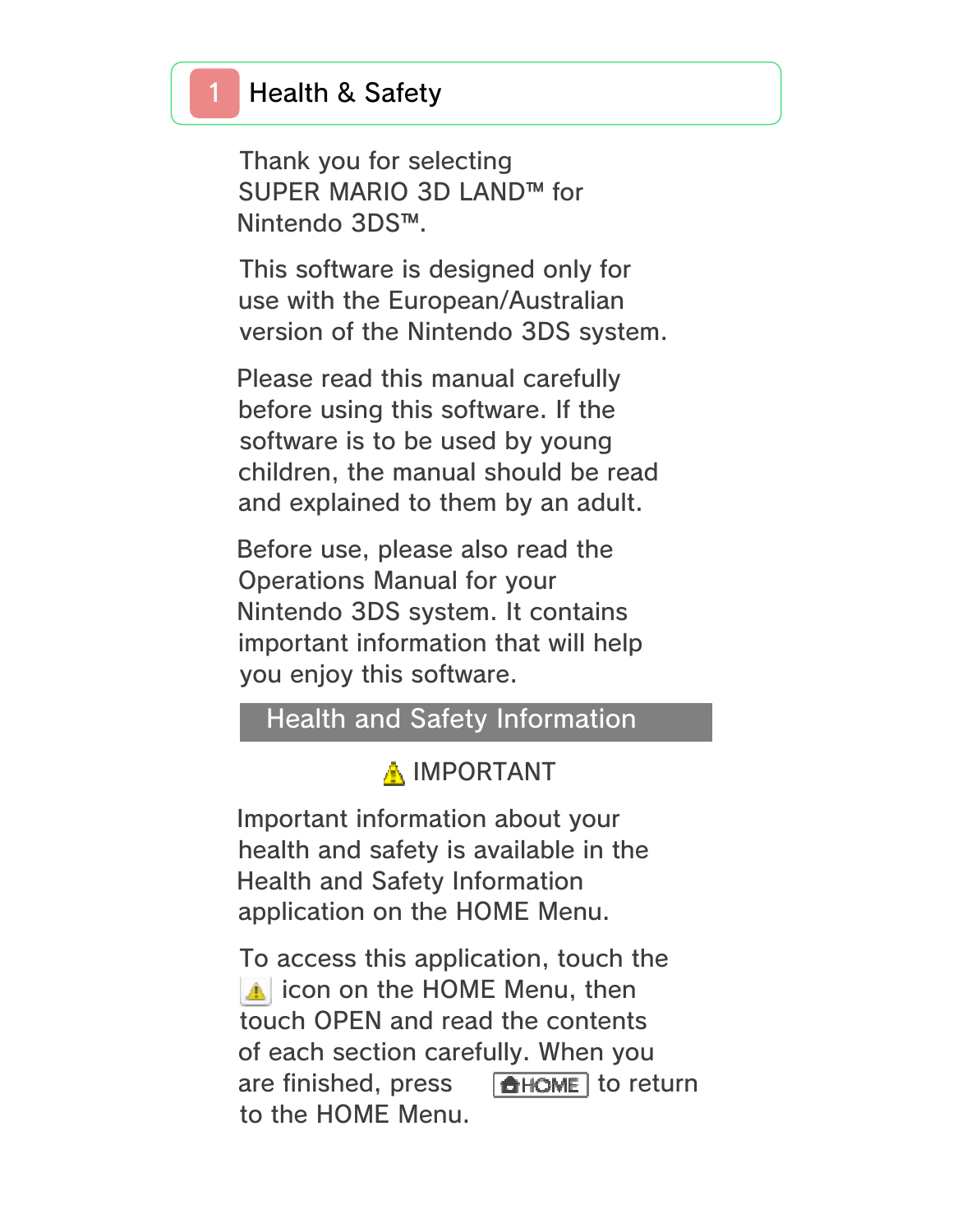You should also thoroughly read the Operations Manual, especially the Health and Safety Information section, before using Nintendo 3DS software.

For precautions related to wireless communication and online play, please refer to the Operations Manual, "Health and Safety Information".

#### Language Selection

The in-game language depends on the one that is set on the system. This title supports eight different languages: English, German, French, Spanish, Italian, Dutch, Portuguese and Russian.

You can change the in-game language by changing the language setting of your system. For instructions about how to change the system language, please refer to the Operations Manual, "System Settings".

### Age Rating Information

For age rating information for this and other software, please consult the relevant website for the age rating system in your region.

```
www.pegi.info
PEGI (Europe):
```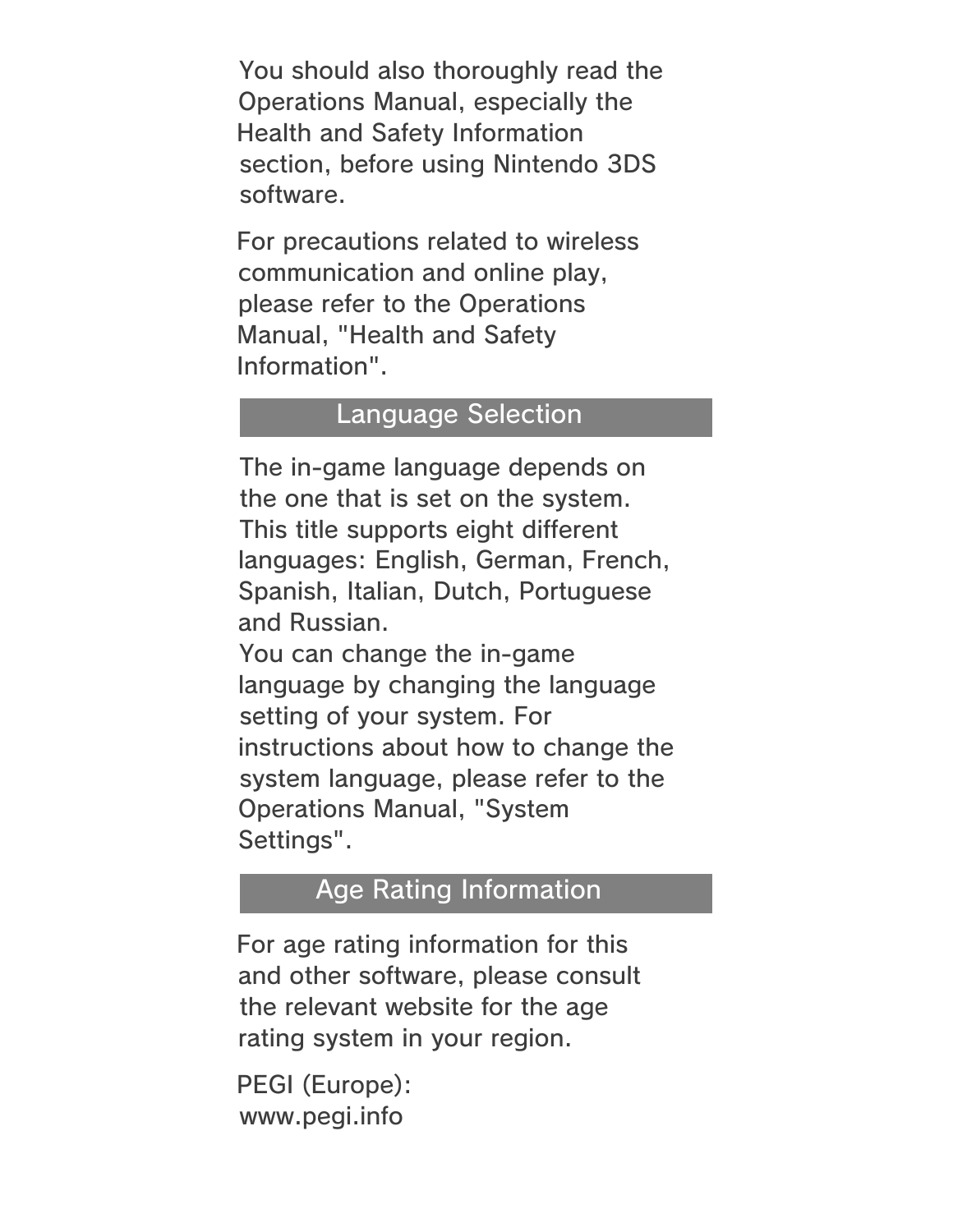USK (Germany): www.usk.de

COB (Australia): www.classification.gov.au

OFLC (New Zealand): www.censorship.govt.nz

#### **Advisories**

When you download or use this software (including any digital content or documentation you download or use in connection with this software) and pay any applicable fees, you are granted a personal, non-exclusive, revocable licence to use this software on your Nintendo 3DS system. Your use of this software is subject to the Nintendo 3DS Service User Agreement and Privacy Policy, which includes the Nintendo 3DS Code of Conduct.

Unauthorised reproduction or distribution is prohibited. Your Nintendo 3DS system and this software are not designed for use with any unauthorised device or any non-licensed accessory. Such use may be illegal, voids any warranty, and is a breach of your obligations under the user agreement. Furthermore, such use may lead to injury to yourself or others and may cause performance issues and/or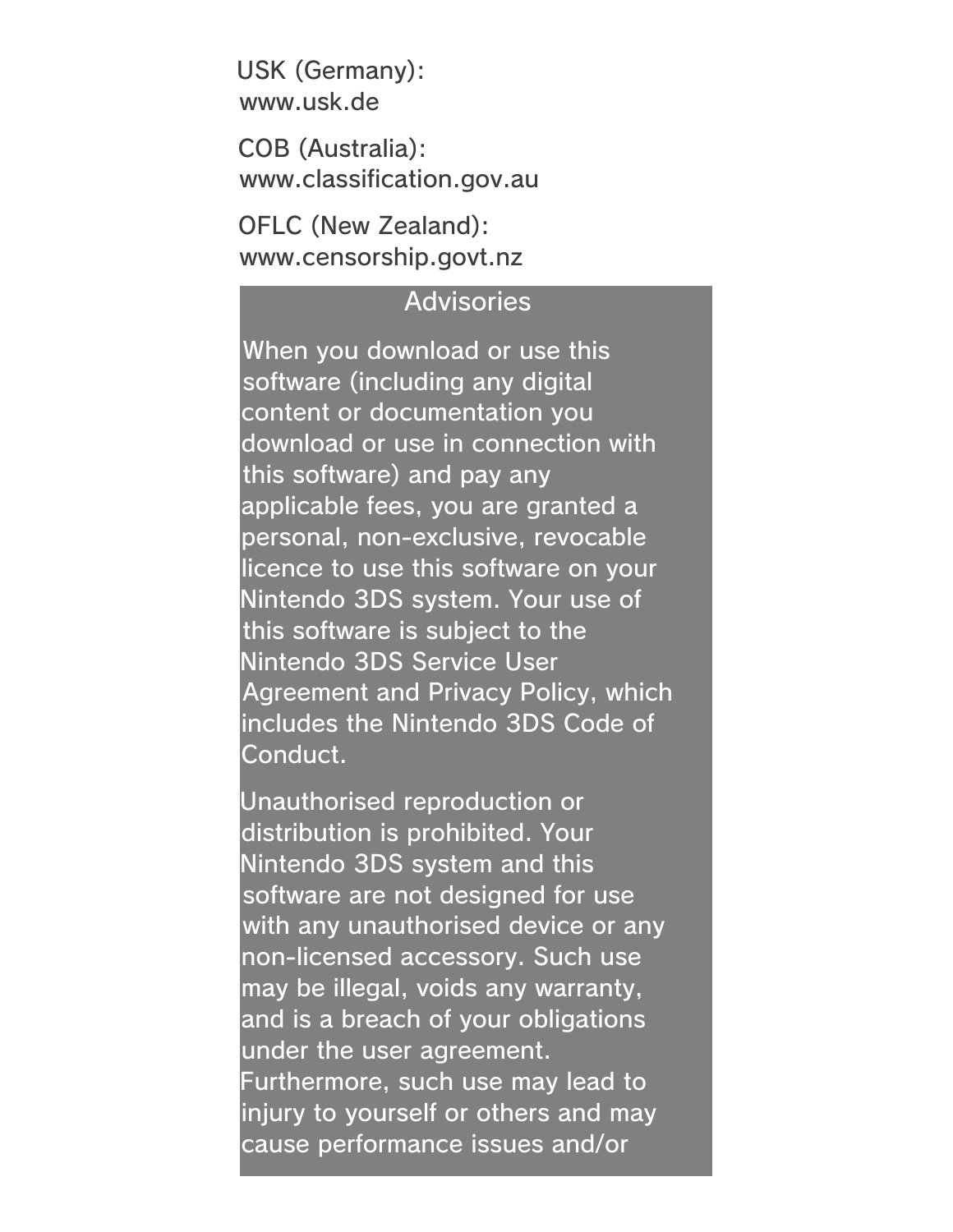damage to your Nintendo 3DS system and related services. Nintendo (as well as any Nintendo licensee or distributor) is not responsible for any damage or loss caused by the use of such device or non-licensed accessory.

This software, instruction manual and other written materials accompanying the software are protected by domestic and international intellectual property laws. The furnishing of this document does not provide you with any licence or other ownership interest in such materials.

Nintendo respects the intellectual property of others, and we ask Nintendo 3DS software content providers to do the same. In accordance with the Digital Millennium Copyright Act in the US, the Electronic Commerce Directive in the EU, and other applicable laws, we have adopted a policy of removing, in appropriate circumstances and at our sole discretion, any Nintendo 3DS software that appears to infringe anyone else's intellectual property. If you believe your intellectual property rights are being infringed, please visit this website to view the full policy and understand your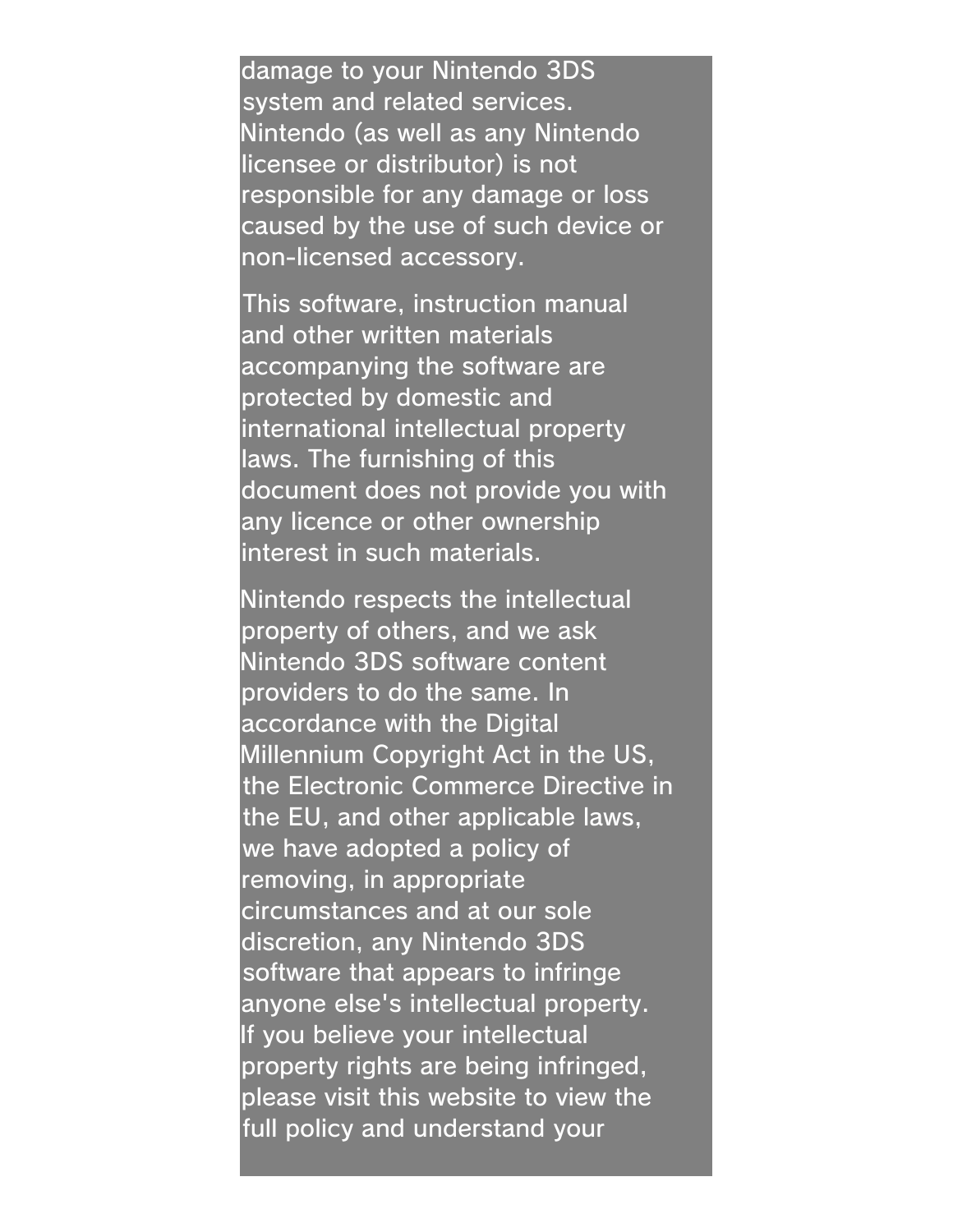rights: ippolicy.nintendo-europe.com

Australia and New Zealand consumers please visit: support.nintendo.com

© 2011 Nintendo

Trademarks are property of their respective owners. Nintendo 3DS is a trademark of Nintendo. All rights reserved.

CTR-P-AREP-EUR-0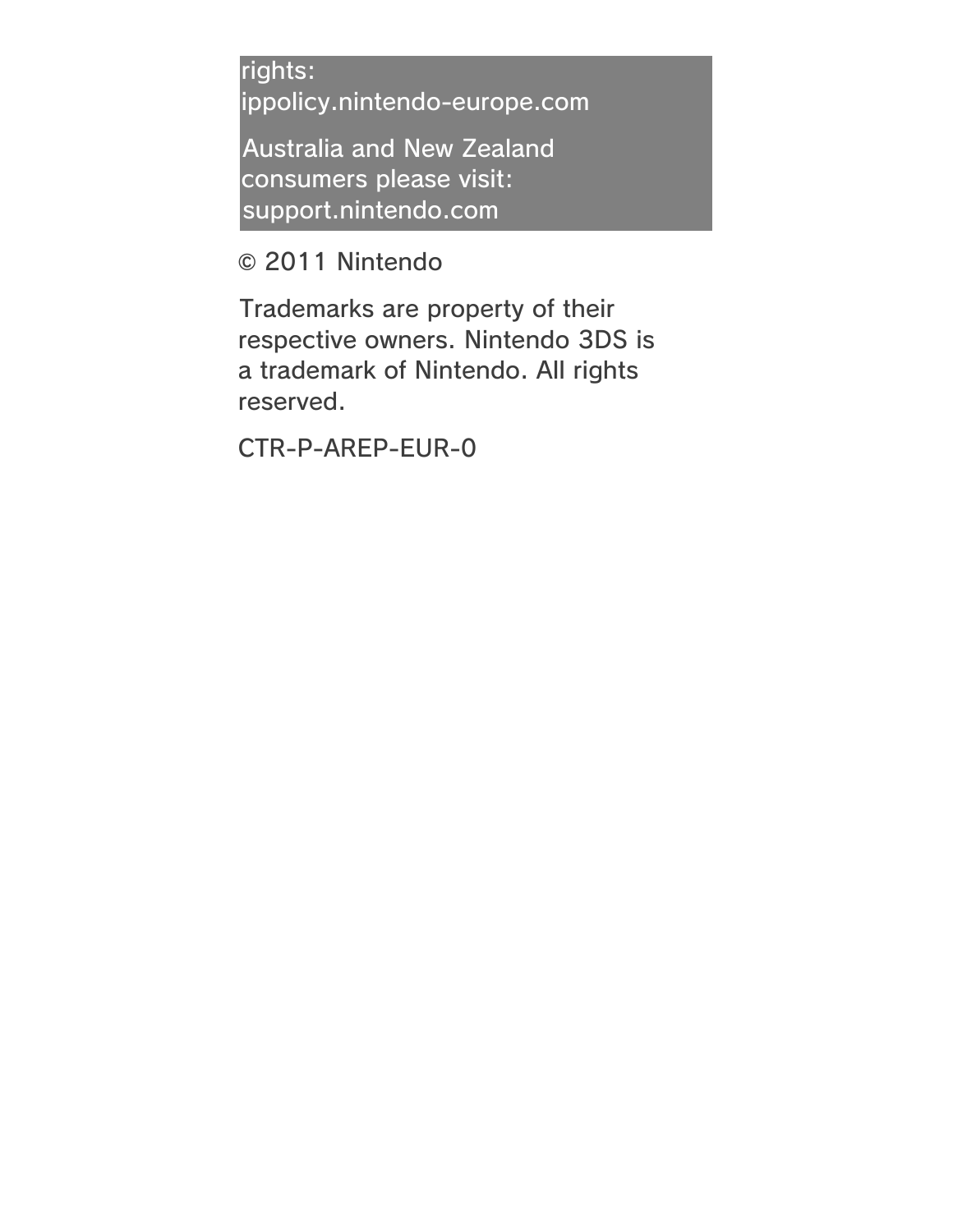### 2 About the Game



SUPER MARIO 3D LAND is an action game where you take control of Mario and jump, dash and stomp your way through various courses filled with enemies and traps. Grab a Super Leaf and you'll turn into Tanooki Mario! Can you make it to the Goal Pole on each course?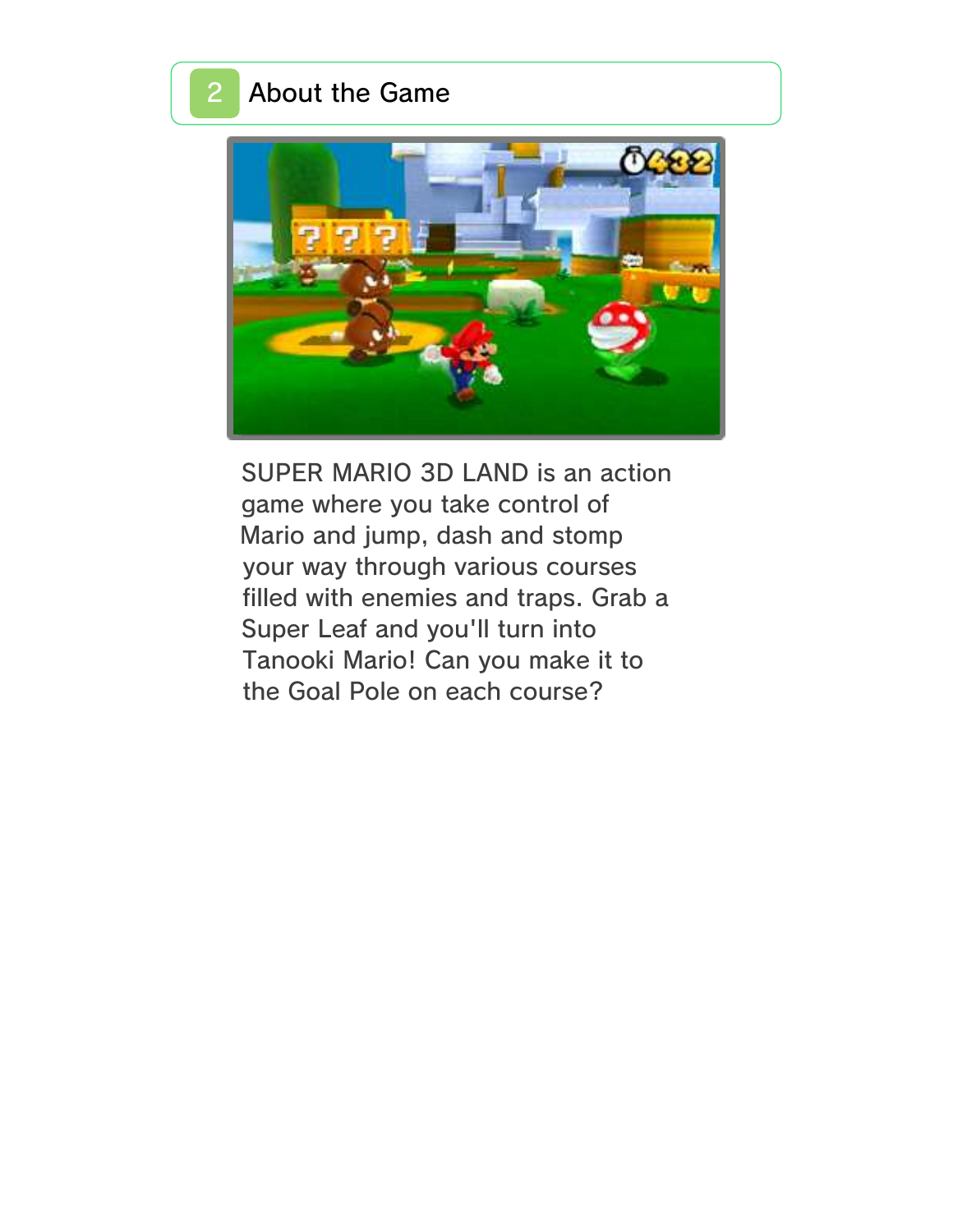## **Getting Started**

Start the game, then go to the fileselection screen from the title screen.

When starting the game for the first time, you will be asked to configure StreetPass™ (see "11. StreetPass") before the title screen appears.

## Starting a New Game

Select NEW GAME.



## Continuing from a Previous Game

Saved files will have Mii™ characters on them. Select the saved file you wish to continue from.



## Viewing File Information

Touch the  $\Box$  icon to the left of a file to view and edit information about that file.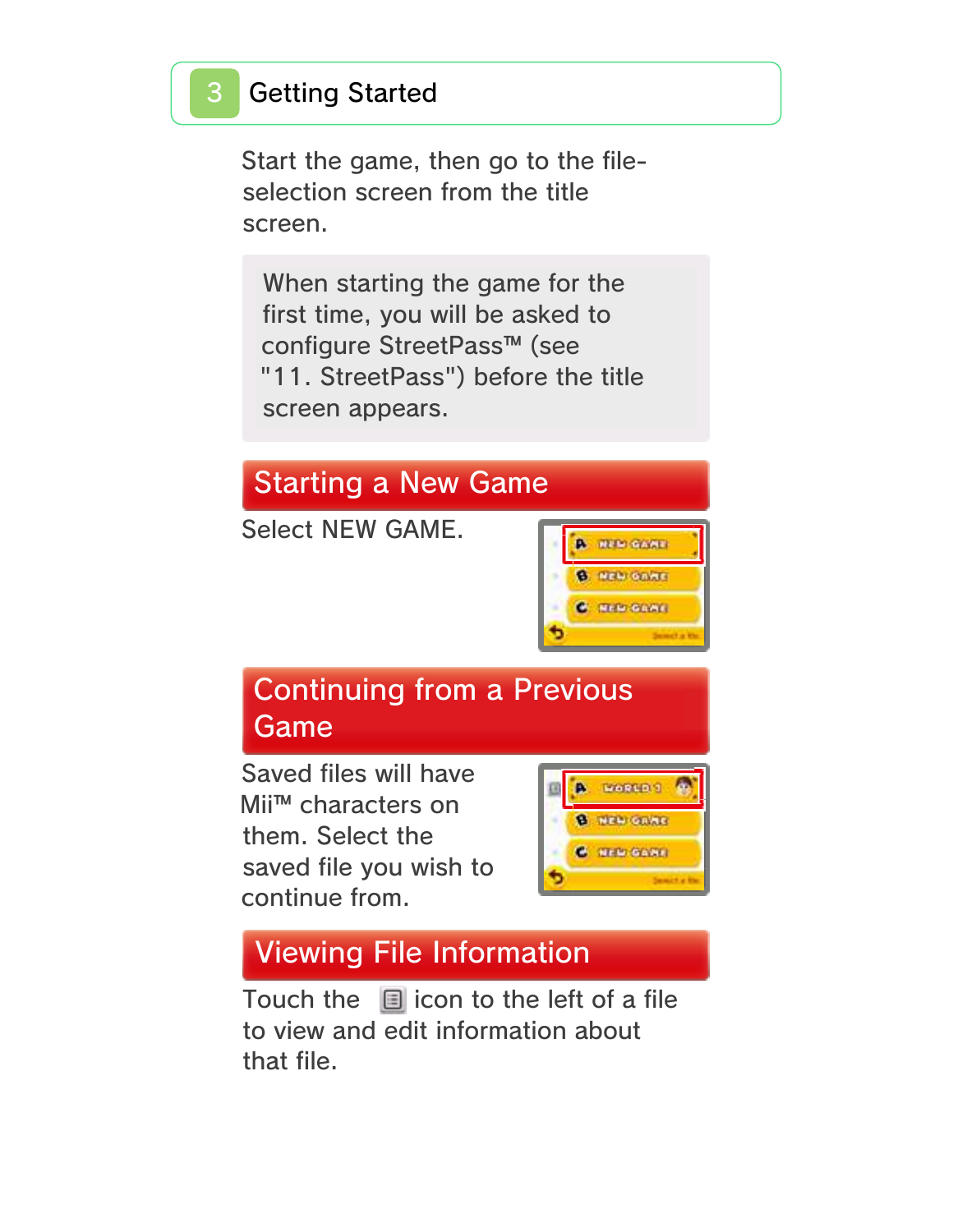

# ❶ Copy

Copy a file.

## ❷ Mii

Touch to change the Mii displayed on the file.

Note: The Mii you select here will be used for StreetPass (see "11. StreetPass").

### ❸ Delete

Delete a file.

Note: Be careful, as deleted data cannot be recovered.

#### Deleting all save data

To delete all save data, press and hold  $\circledA$ ,  $\circledB$ ,  $\circledB$  and  $\circledD$ simultaneously once you have launched the game from the HOME Menu and the Nintendo 3DS logo has disappeared. Keep the buttons held down until the title screen appears.

Note: Be careful, as deleted data cannot be recovered.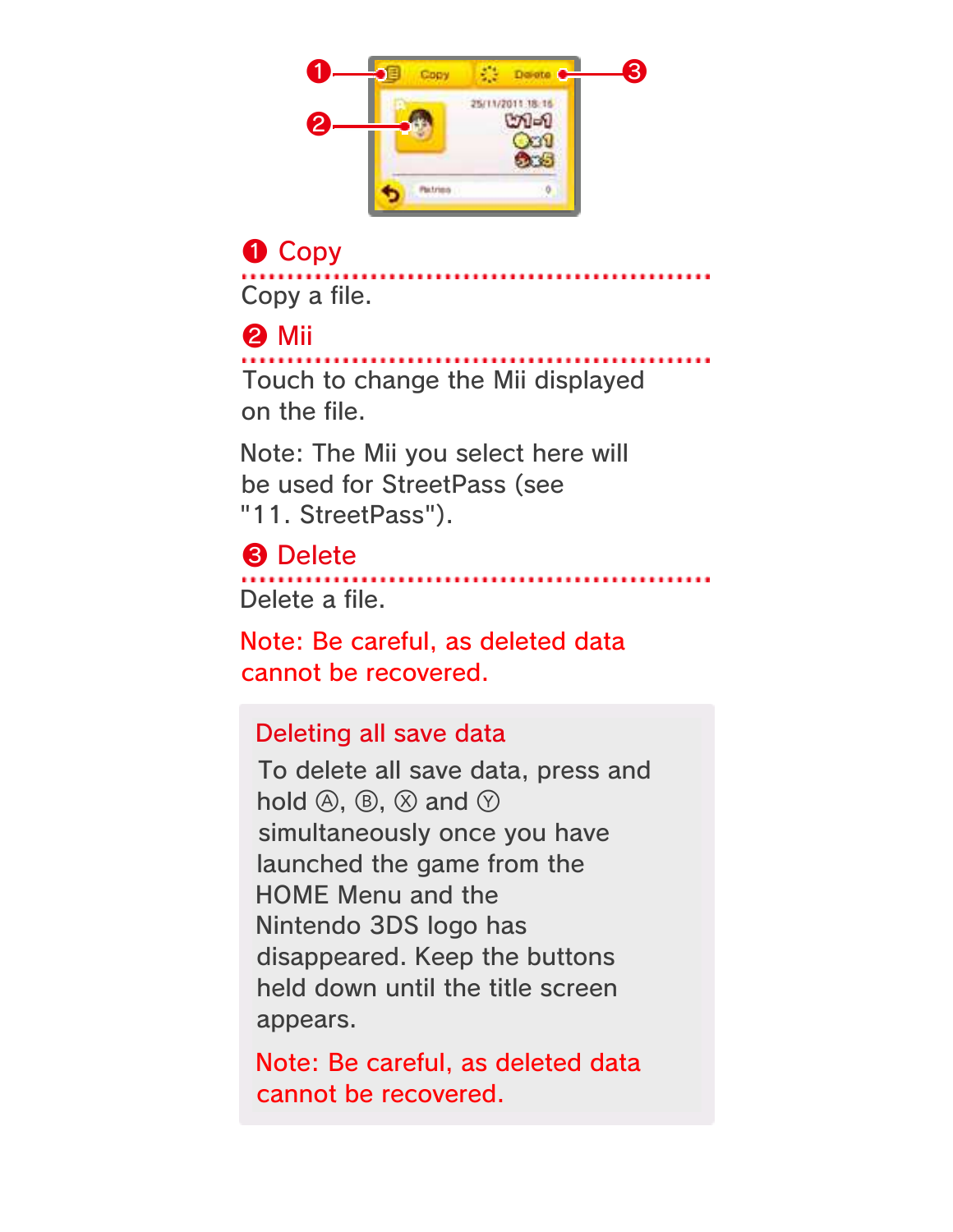#### **Saving Your Game**

Your progress (including courses cleared, coins collected, lives remaining etc.) will be automatically saved whenever you clear a course and return to the course selection.

- You can save and quit a game from the pause menu by pressing  $\sqrt{\text{STAT}}$  at the course selection.
- You cannot save while playing through a course.
	- Do not turn the power off and on repeatedly or remove the Game Card or SD Card while saving. Make sure not to reset the system during saves or get dirt in the terminals. These actions could result in permanent data loss.
- Do not use external accessories or software to modify your save data, as this can lead to an inability to progress or loss of save data. Any modification is permanent, so be careful.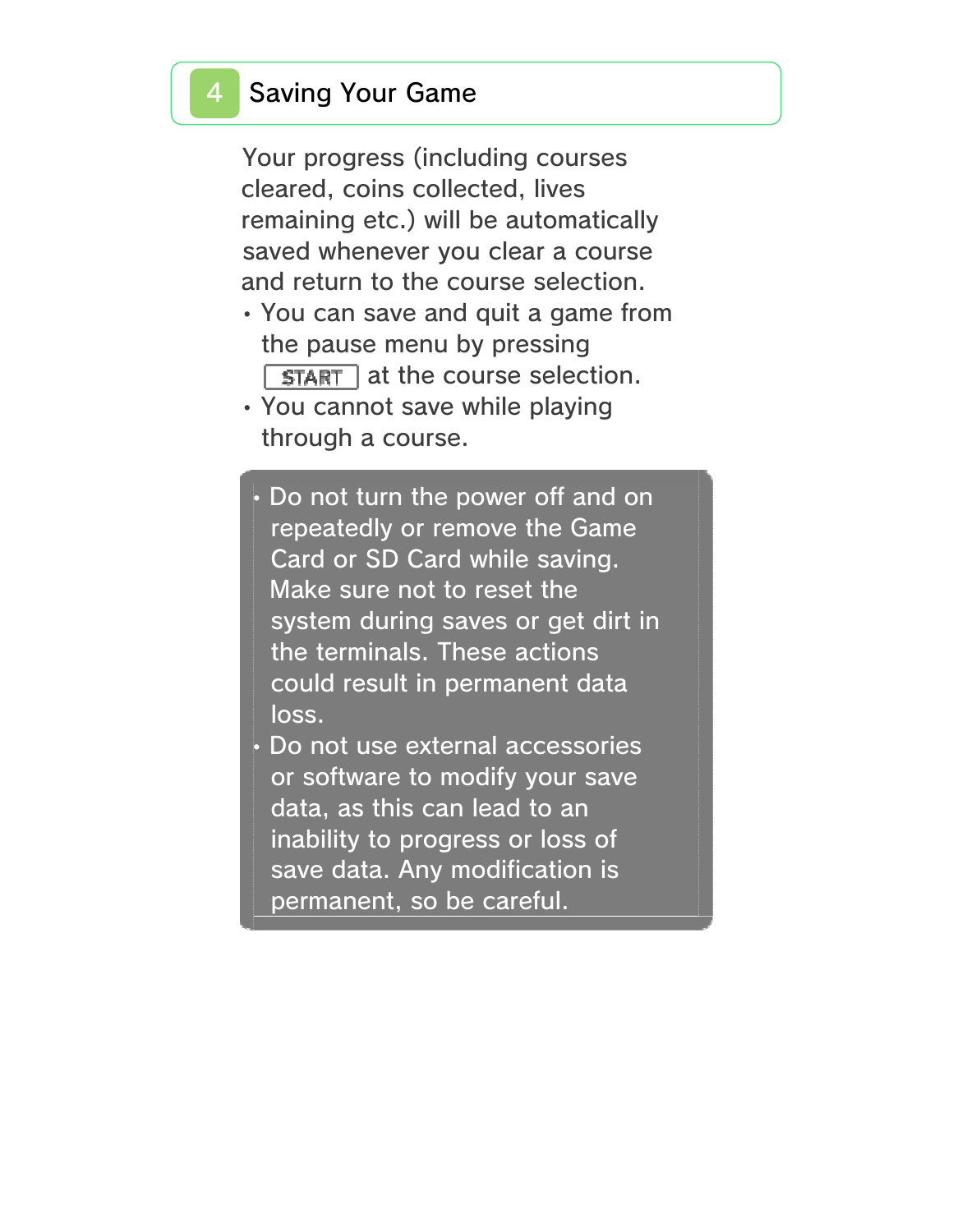Move Mario to select a course, then press  $\circledA$  or  $\circledB$  to enter it.

#### Course Selection Screen ❶  $-170 - 1$ ❸ ecs. 200 ❷ ❹ ❺ ❻ ❽ ❾  $2 + 3$ ❼ **Q** : Perfutin to: HOME Memu

## **O** Current world and course

## **2** Star Medals

The number of Star Medals obtained on the current course. There are three Star Medals hidden in each course.

# **<sup>6</sup>** Remaining lives

### **4** Total number of Star Medals obtained

## **O** Golden flag

Displayed when you clear a course by grabbing the top of a Goal Pole.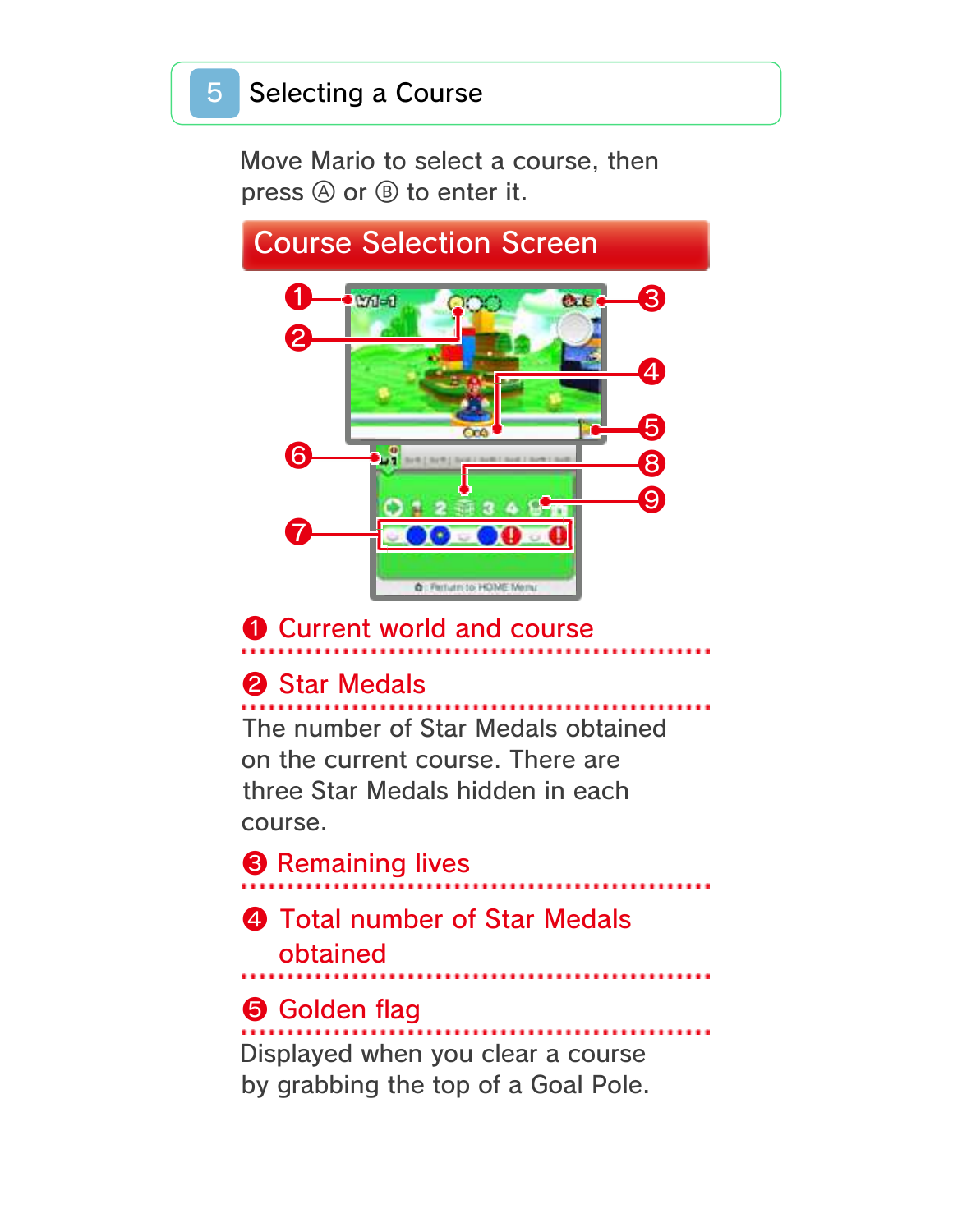## **6** World tabs

Touch a world you've visited to return to it.

#### **↑ Course buttons**

You can move to a course simply by touching it.



**O** Not cleared

**Cleared** 

**Cleared with all three Star Medals** 

Can't enter

#### Can't enter a course?

Collect the required number of Star Medals to enter otherwise



inaccessible courses.

## **& Mystery Box**

Within the time limit, beat any enemies and grab all the items.



Note: You can receive Mystery Boxes through StreetPass (see "11. StreetPass").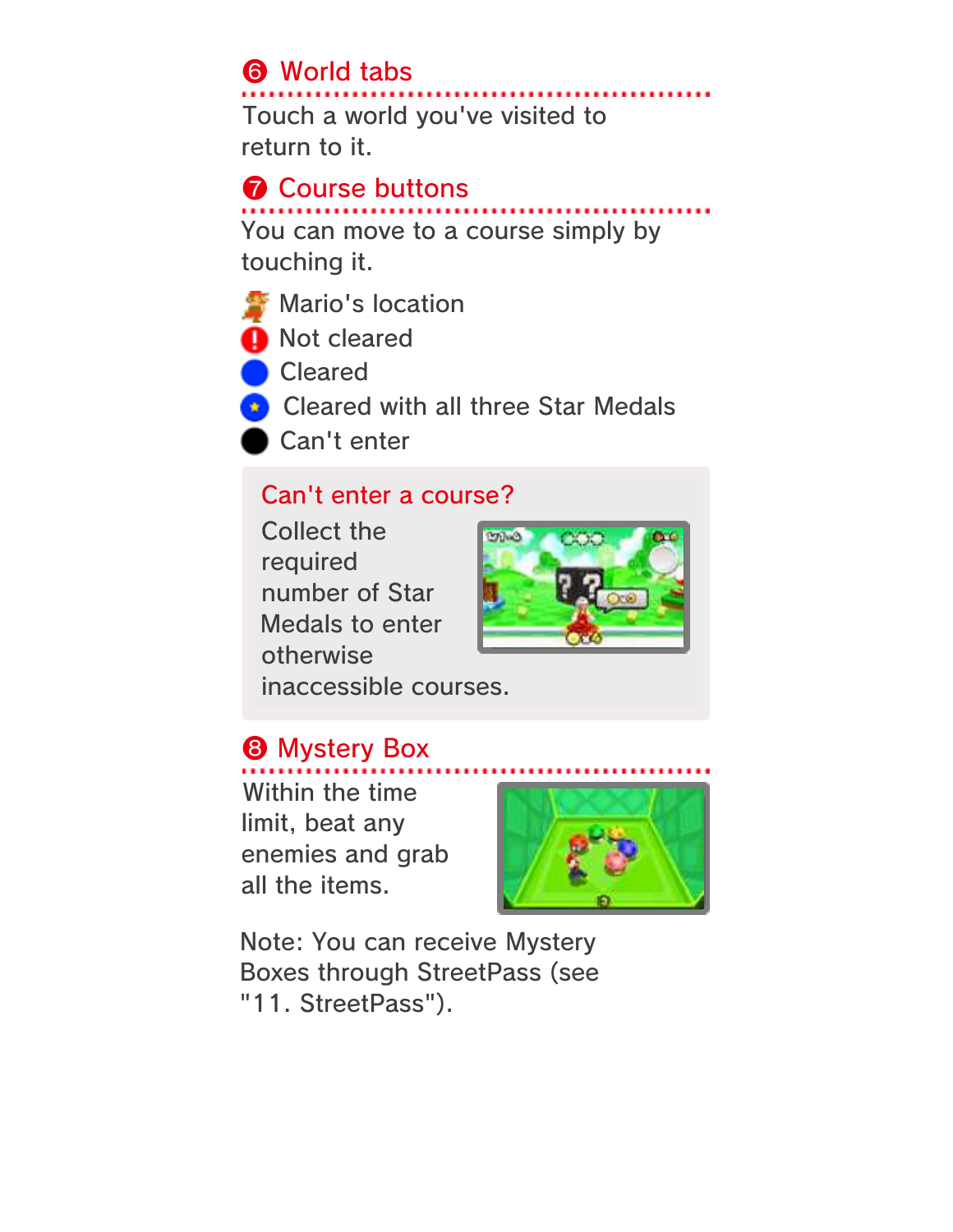## **9 Toad House**

Get gifts or view the album.



- Gifts can be received from other Mii characters (see "11. StreetPass").
- Images in the album can be saved to the SD Card.
- All Toad Houses will come back if you get a Game Over.

#### Pause menu

Press  $\sqrt{START}$  at the course selection to display the pause menu, from which you can save and return to the title screen.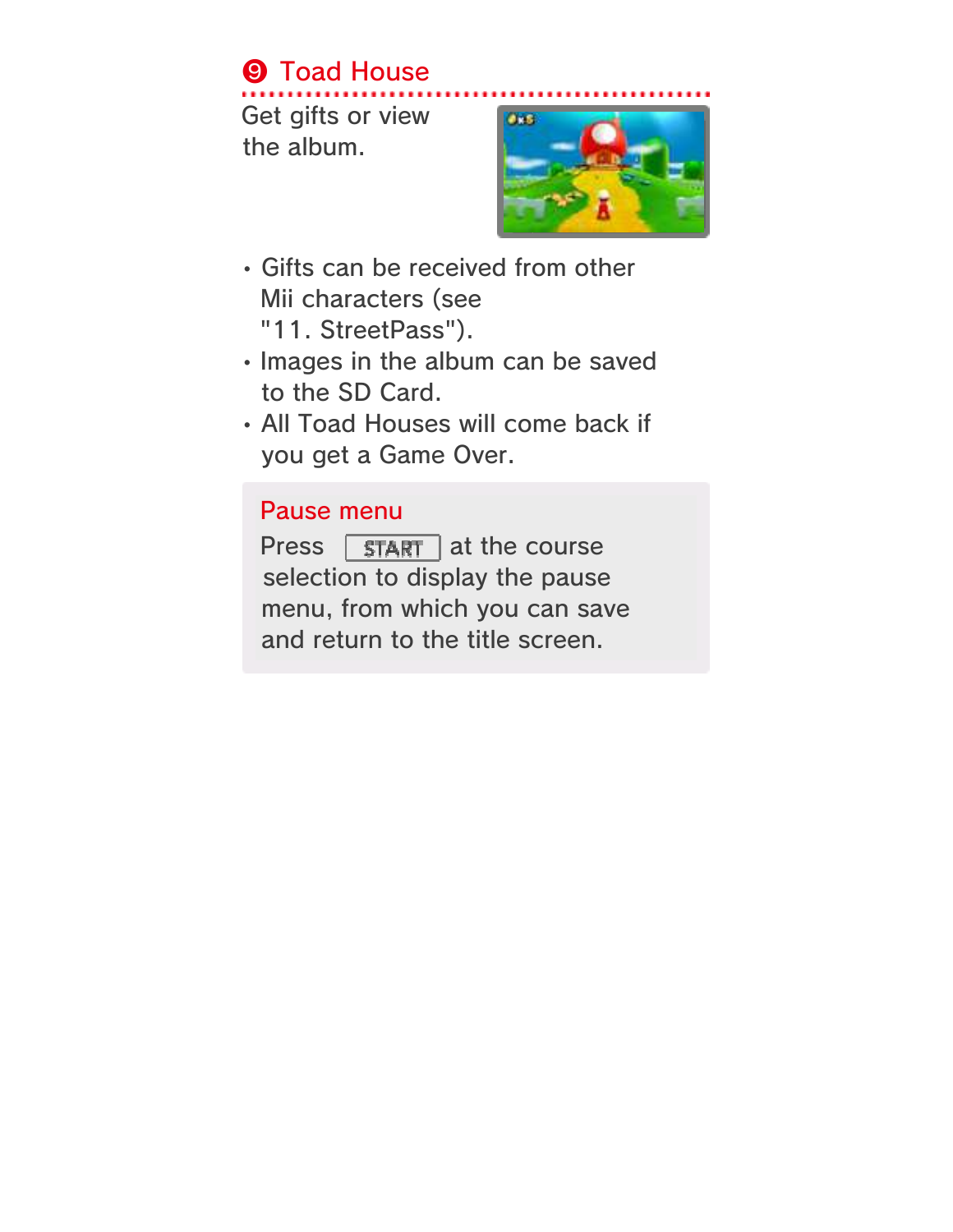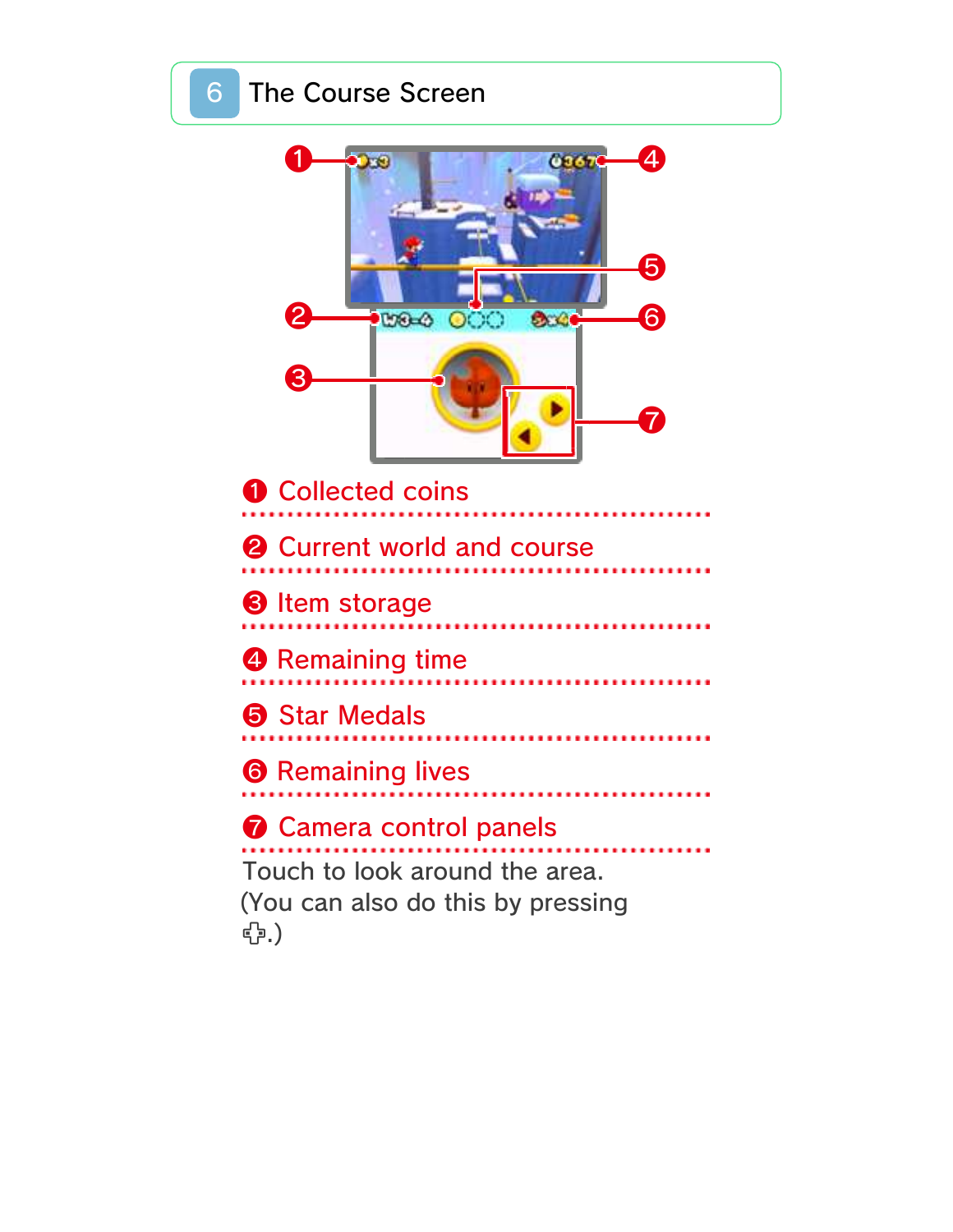#### Stored items

Extra power-up items will go into storage. You can store one item at a time. Touch the stored item to use it.



- If you already have a stored item and grab a new power-up item, the stored item will be replaced.
- If you have an item like a Super Leaf or Fire Flower in storage and then grab a Super Mushroom, you will get coins instead.

#### Switching 3D views

Press  $\clubsuit$  when playing a course to change how the 3D visuals appear.



**BD** Press <sup>e</sup>to enter normal view. This is the default view.

**80** Press + to enter the extended depth view. This view may make it easier to feel the depth of the 3D visuals.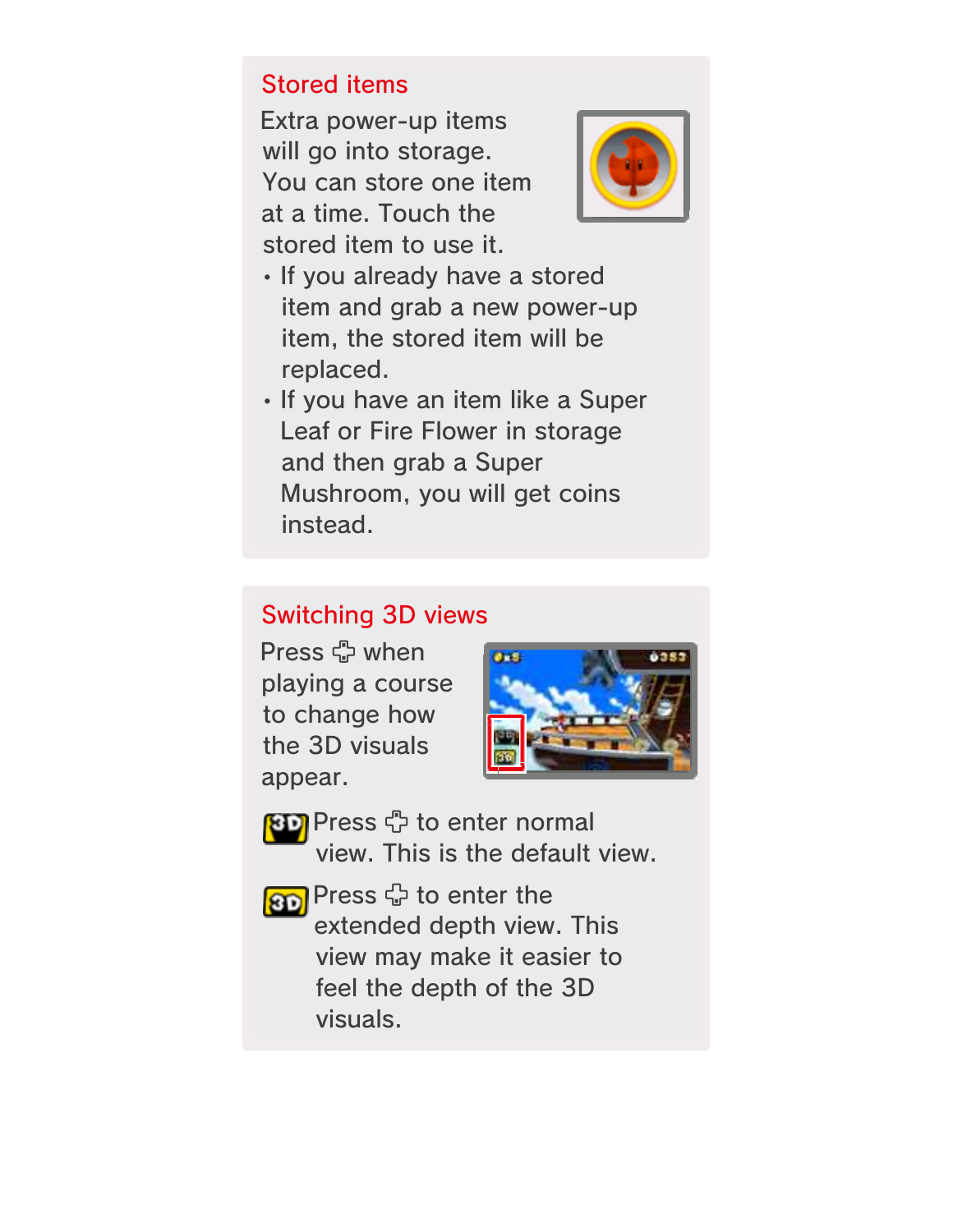### **Playing Through Courses**

Control Mario and head for the Goal Pole at the end of the course.



## Checkpoint Flag

If Mario touches a Checkpoint Flag during a course, you can try again from that point if you lose a life.



Note: If Mario touches the Checkpoint Flag as Small Mario, he'll transform into his normal size.

## Clearing a Course

Grab the Goal Pole to clear the course. The remaining time will turn into coins and you will be returned to the course selection.



Note: If you grab the top of the Goal Pole, you'll get an extra life and a golden flag will be displayed for the course at the course selection.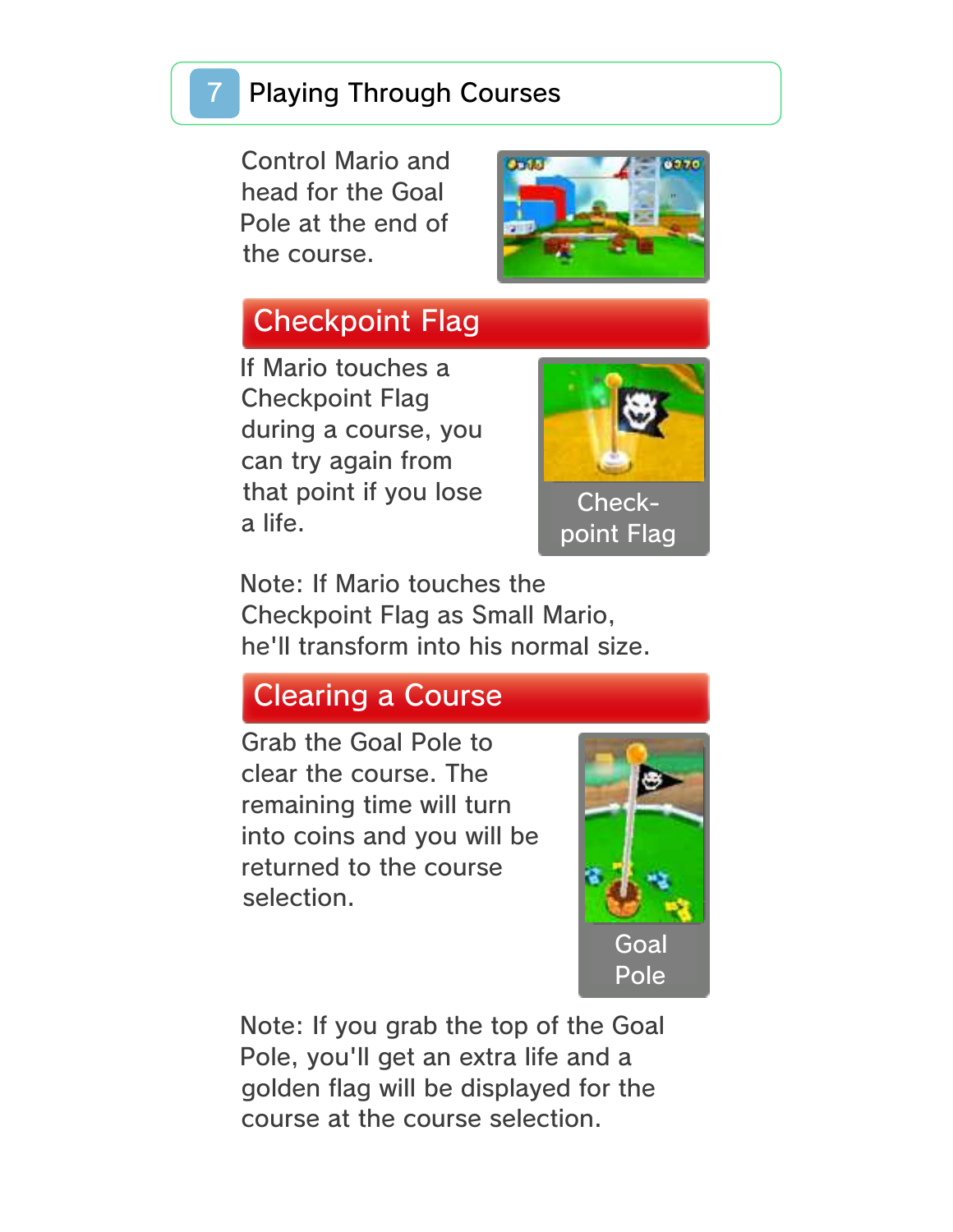## Losing Lives and Game Over

These are some of the conditions that will cause you to lose a life:

- receiving damage as Small Mario
- running out of time
- falling into a pit

If you lose a life when you have no lives left, the game will be over. You will be able to try again from the last point at which the game was saved, with four lives remaining.

#### Pause menu

Press START while playing through a course to display the pause menu, from



which you can quit the current game or return to the course selection.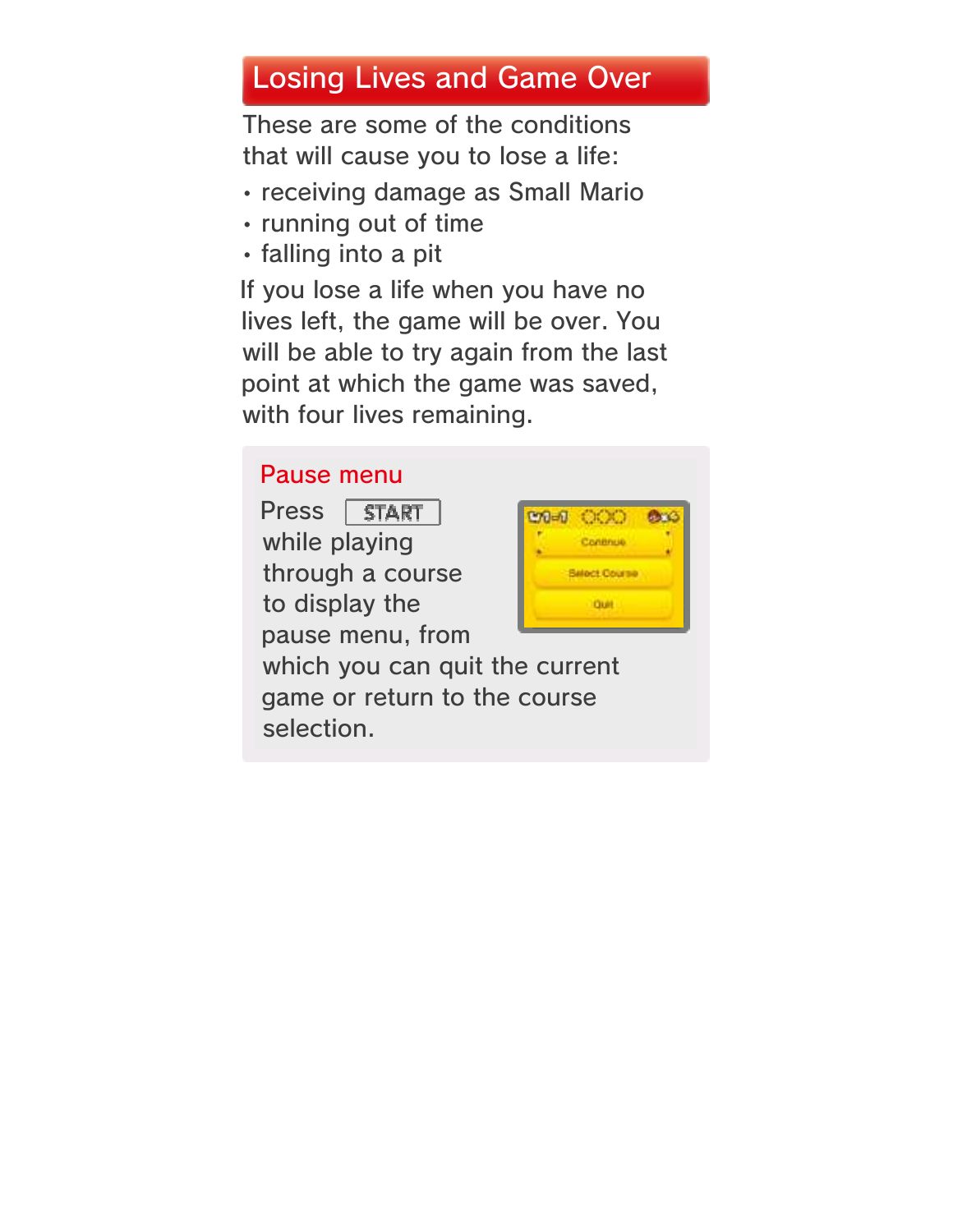## Basic Controls

Move

 $\bullet$  0

## Dash



You will jump higher and farther while dashing.

. . . . . . . . . . . . . . . .

# Jump

 $\blacktriangleright$   $\circledcirc$  (or  $\circledcirc$ )

 $\blacktriangleright$   $\square$  (or  $\square$ ) Crouch

You can move around while crouching.

Moves

In mid-air:  $\Box$  (or  $\Box$ ) Ground Pound

## Roll

 $\blacktriangleright$   $\Box$  (or  $\overline{R}$ ) +  $\oslash$  (or  $\oslash$ )

## Long Jump

 $\blacktriangleright$  While moving:  $\square$  (or  $\square$ ) +  $\circledcirc$  $(or  $\circledA)$ )$ 

During a roll:  $\Box$  (or  $\Box$ ) +  $\Box$  (or  $\circled{A}$ Rolling Long Jump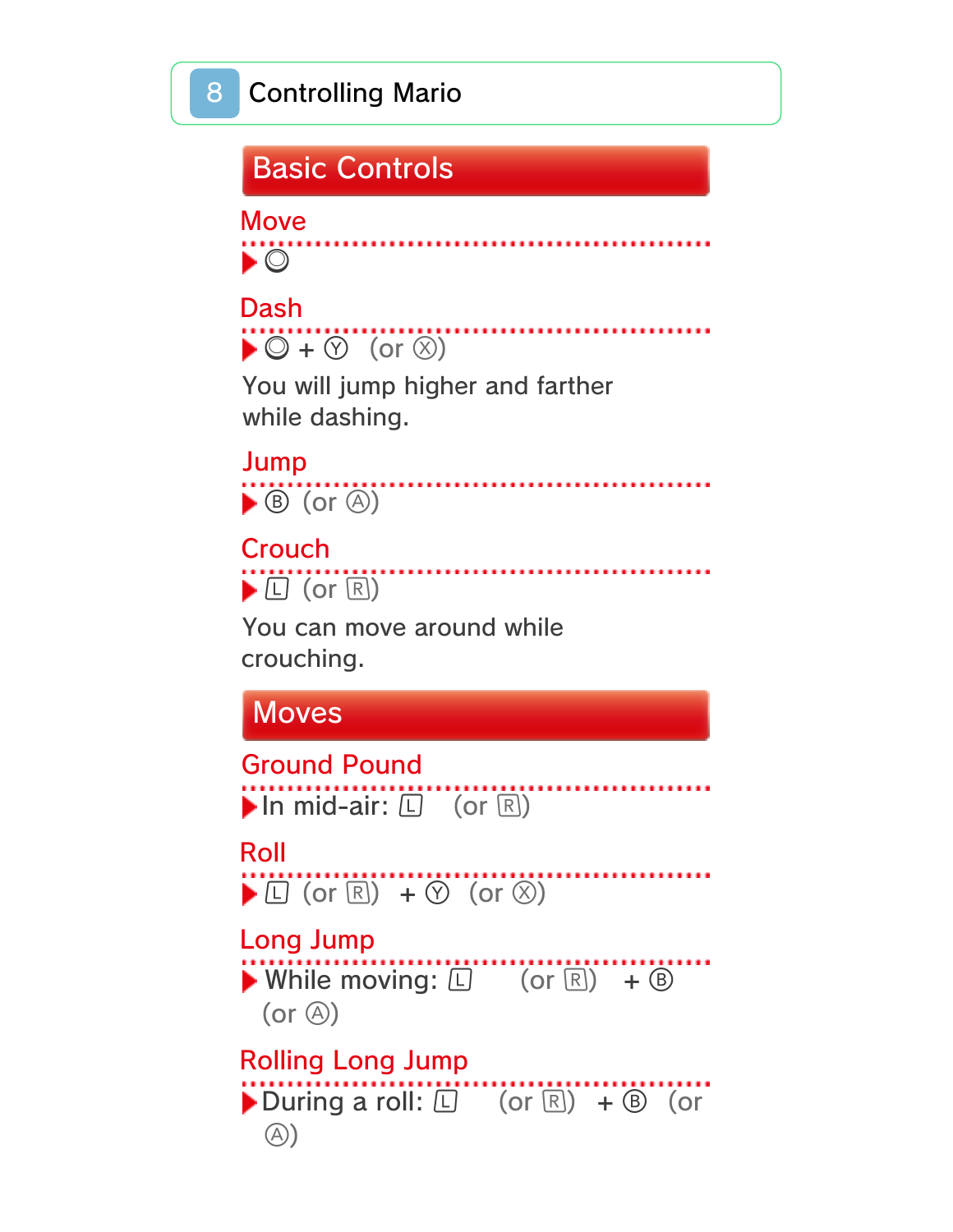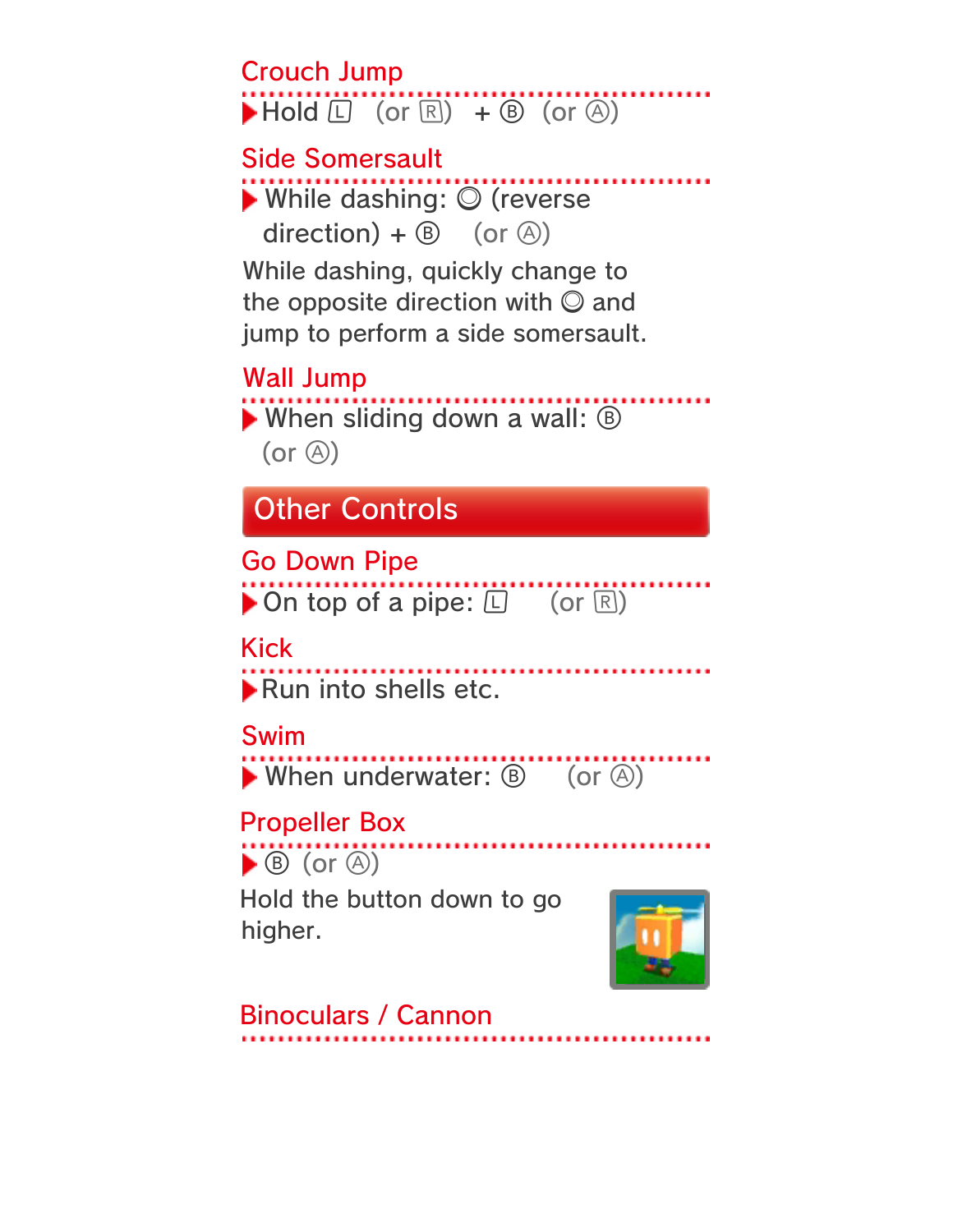Change direction by moving the Nintendo 3DS system or using  $\mathbb{O}$ . Zoom when using



binoculars with  $\Box$  or  $\mathbb{R}$ . Fire the cannon with  $(\mathbb{B})$  (or  $(\mathbb{A})$ ).

This software involves moving the Nintendo 3DS system around while you play. Ensure that you have adequate space around you and that you hold the system firmly in both hands while playing. Failing to do so could result in injury and/or damage to surrounding objects.

#### Resetting the game

Press  $\Box$ .  $\Box$  and START simultaneously to return to the title screen.

#### Sleep Mode

Close your Nintendo 3DS system during play to activate Sleep Mode, greatly reducing battery consumption. Reopen the system to resume play.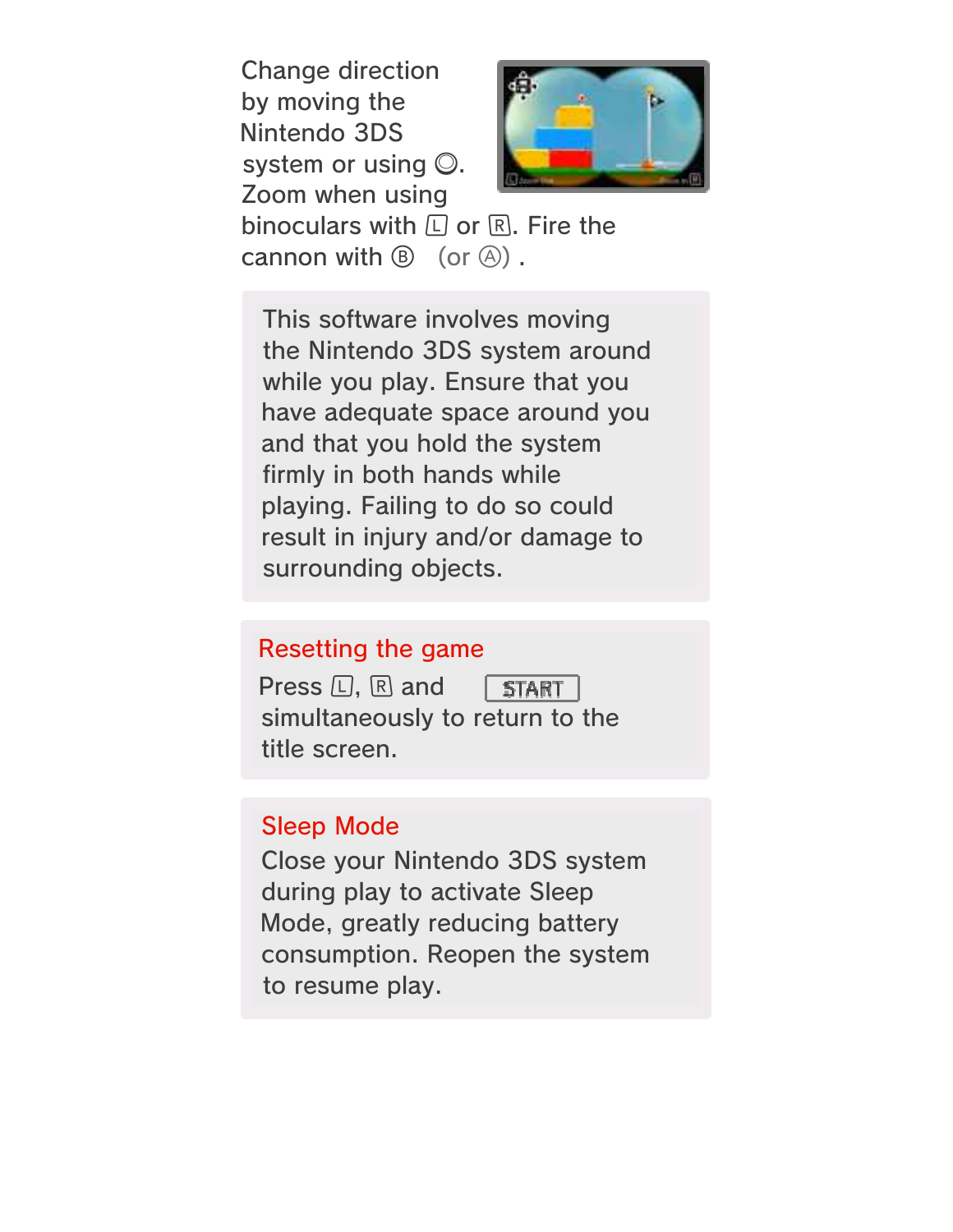

Mario can change into forms with special abilities when he grabs certain items.

#### Fire Mario

Grab a  $\bigcirc$  Fire Flower to turn into Fire Mario. Press  $\circledcirc$  (or  $\circledcirc$ ) to throw fireballs.



Tanooki Mario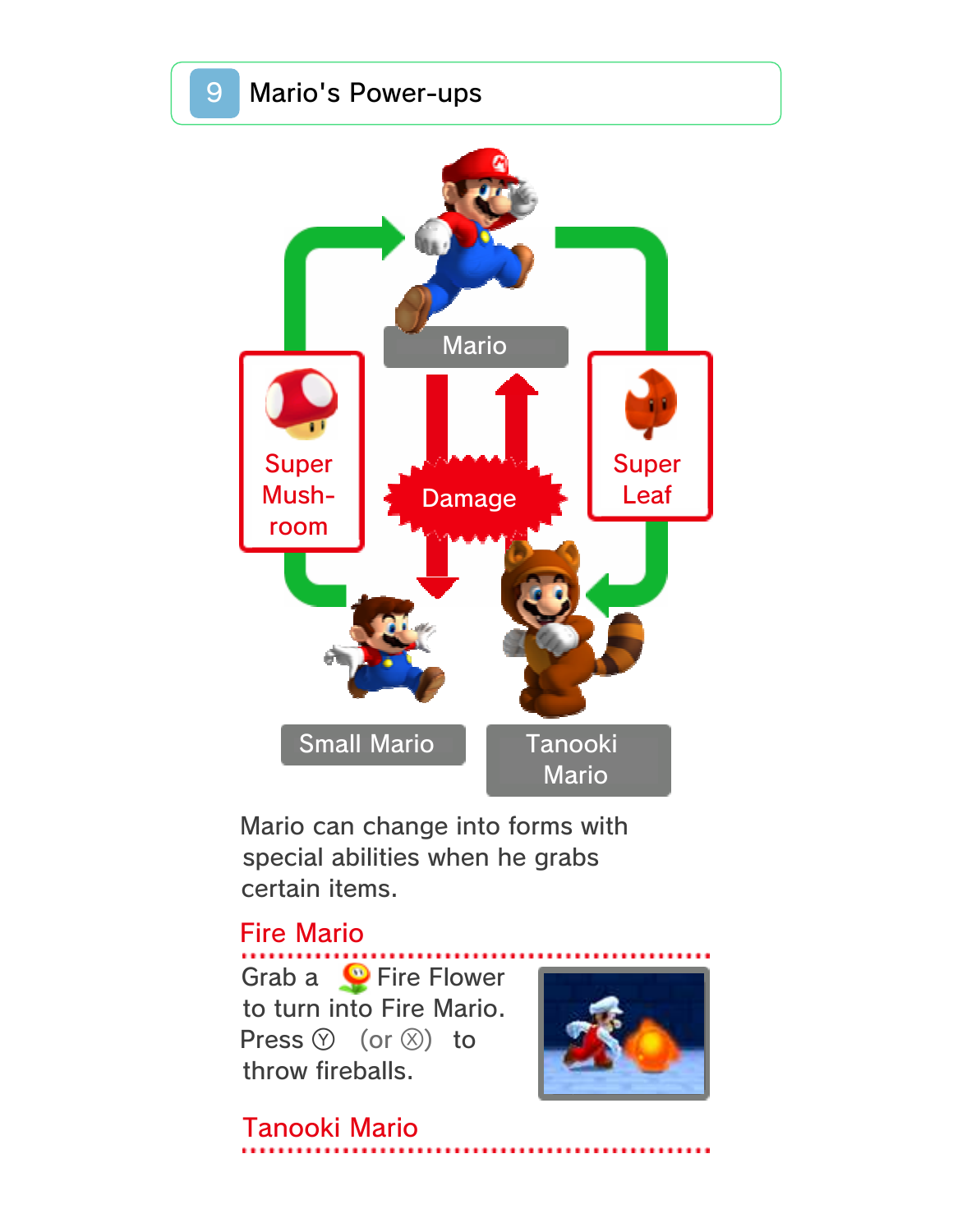Grab a **Super Leaf** to turn into Tanooki Mario. Press  $\circledcirc$  (or  $\circledcirc$ ) to do a tail attack, and hold  $\circledcirc$  (or  $\circledcirc$ )



when in mid-air to float down gently.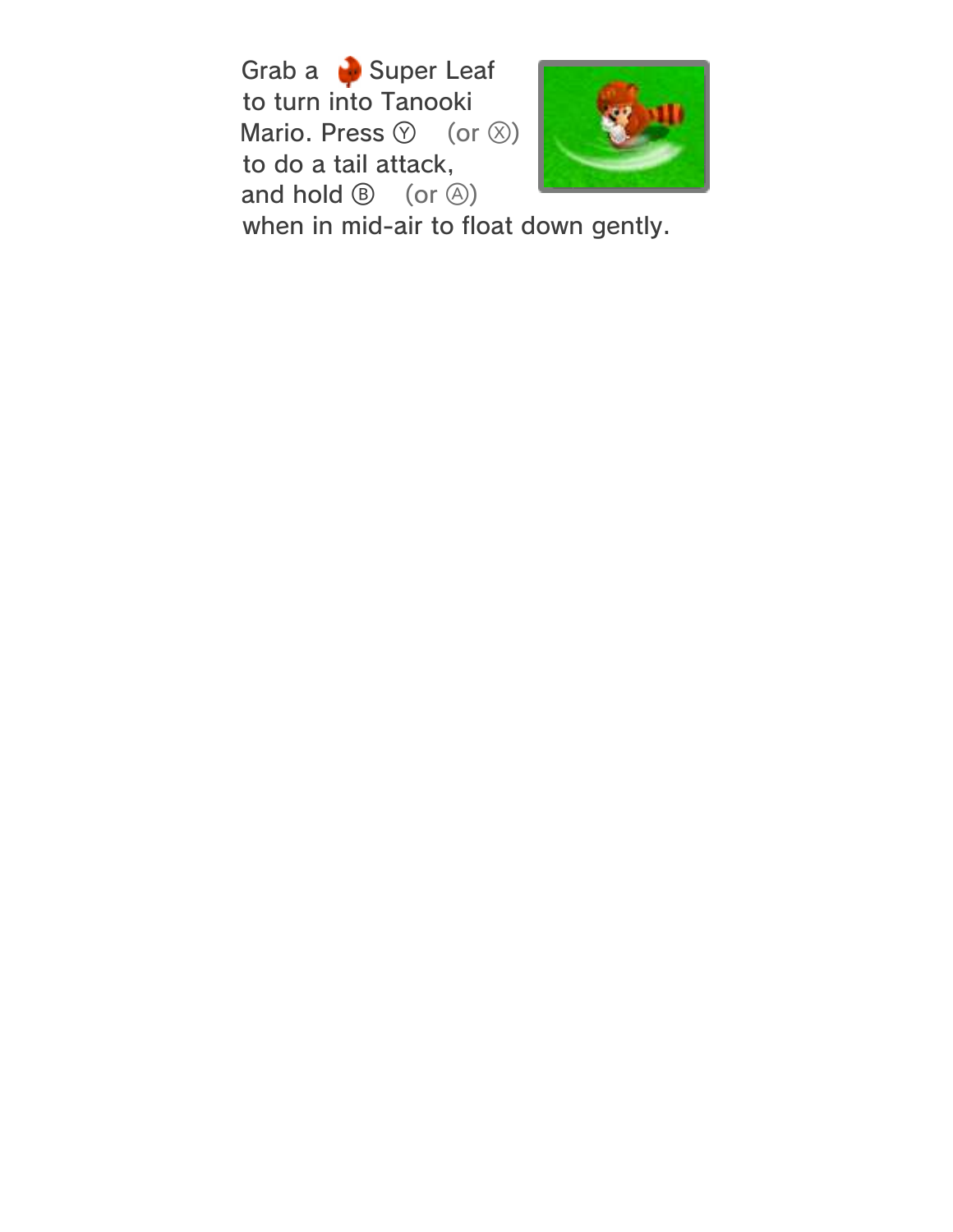#### Super Star

Makes Mario invincible for a short time.

### 1-Up Mushroom



Increases your remaining lives by one.

Coin



You'll get an extra life if you collect 100 of these.

## Star Medal



There are three on each course. You might even come across them in a Mystery Box!

+ Clock



Increases the amount of time remaining.

## Assist Blocks

If you keep losing lives within the same course, an Assist Block will appear. Hit it to receive a special item.

### Invincibility Leaf



Turns you into Tanooki Mario with unlimited invincibility.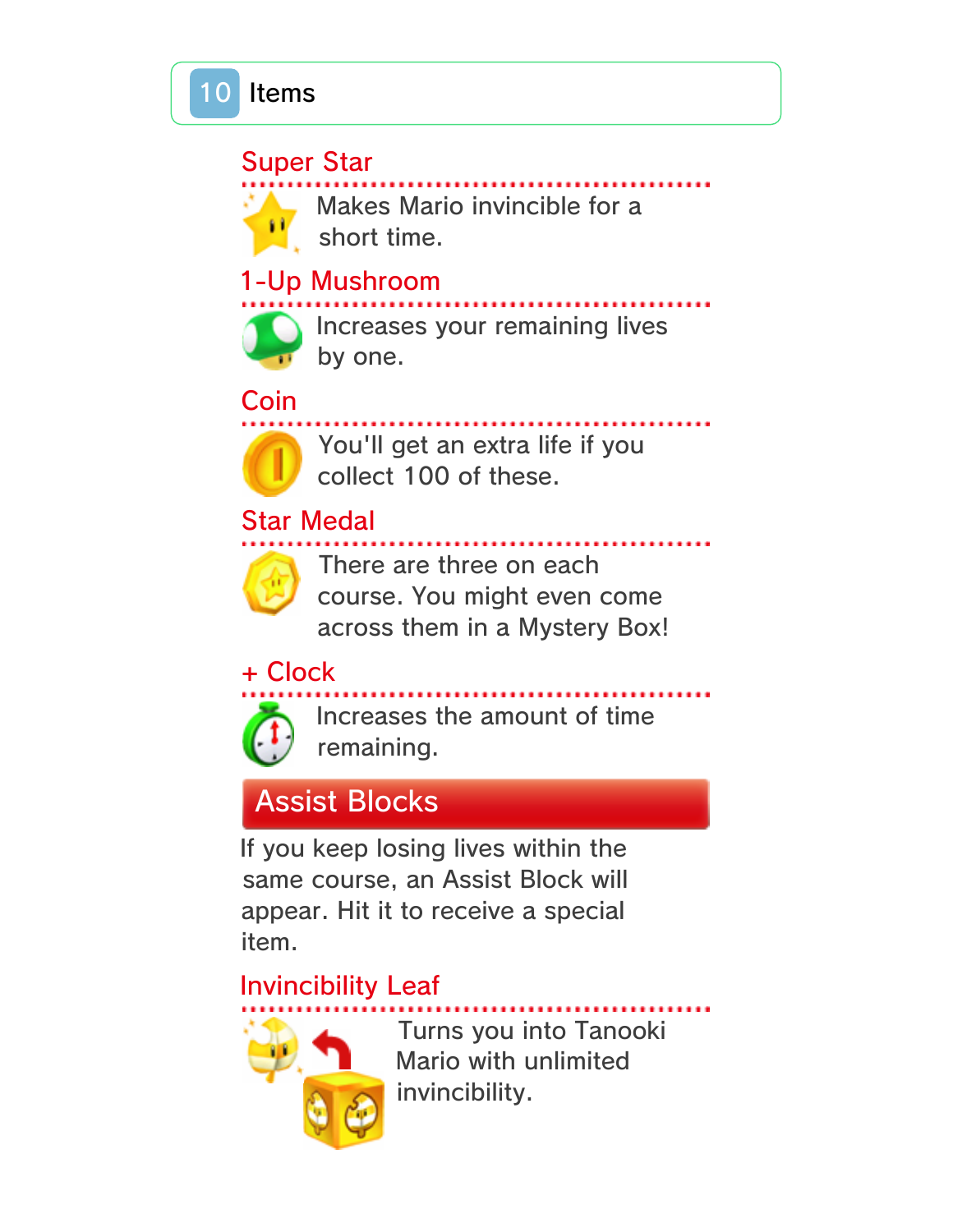## P-Wing



..... Allows you to travel instantly to somewhere near the Goal Pole.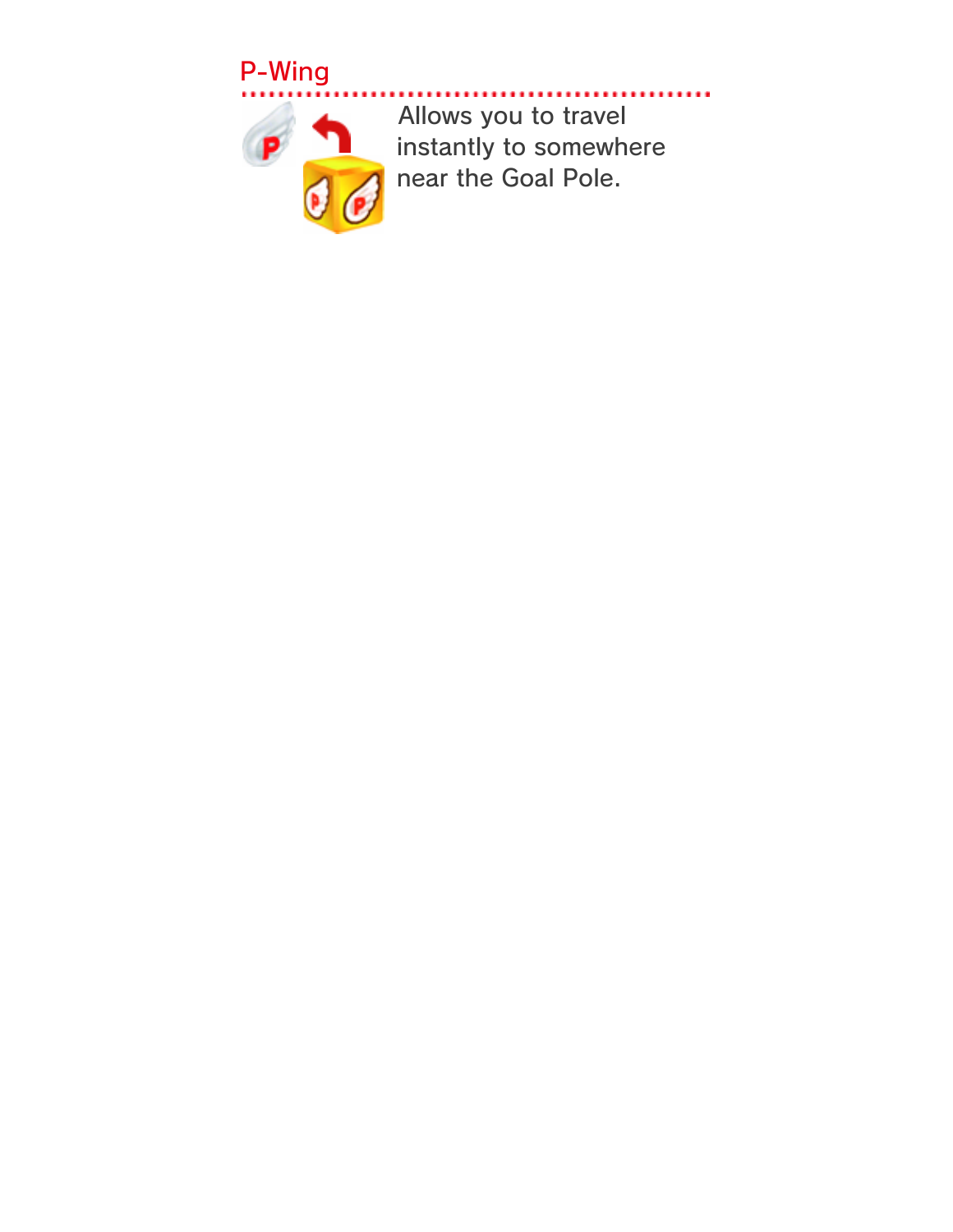## StreetPass Features

If you activate StreetPass, you can do the following with other players if you take the Nintendo 3DS system out with you.

### Exchange Mystery Boxes

Pass by other SUPER MARIO 3D LAND players, and you'll send each other the last Mystery Box (see



"5. Selecting a Course") you played.

- You may be able to get Star Medals in Mystery Boxes received through StreetPass.
- Only Mystery Boxes found at the course selection will be exchanged.
- If you have more than one save file, then only information from the most recently played save file will be exchanged.

Get items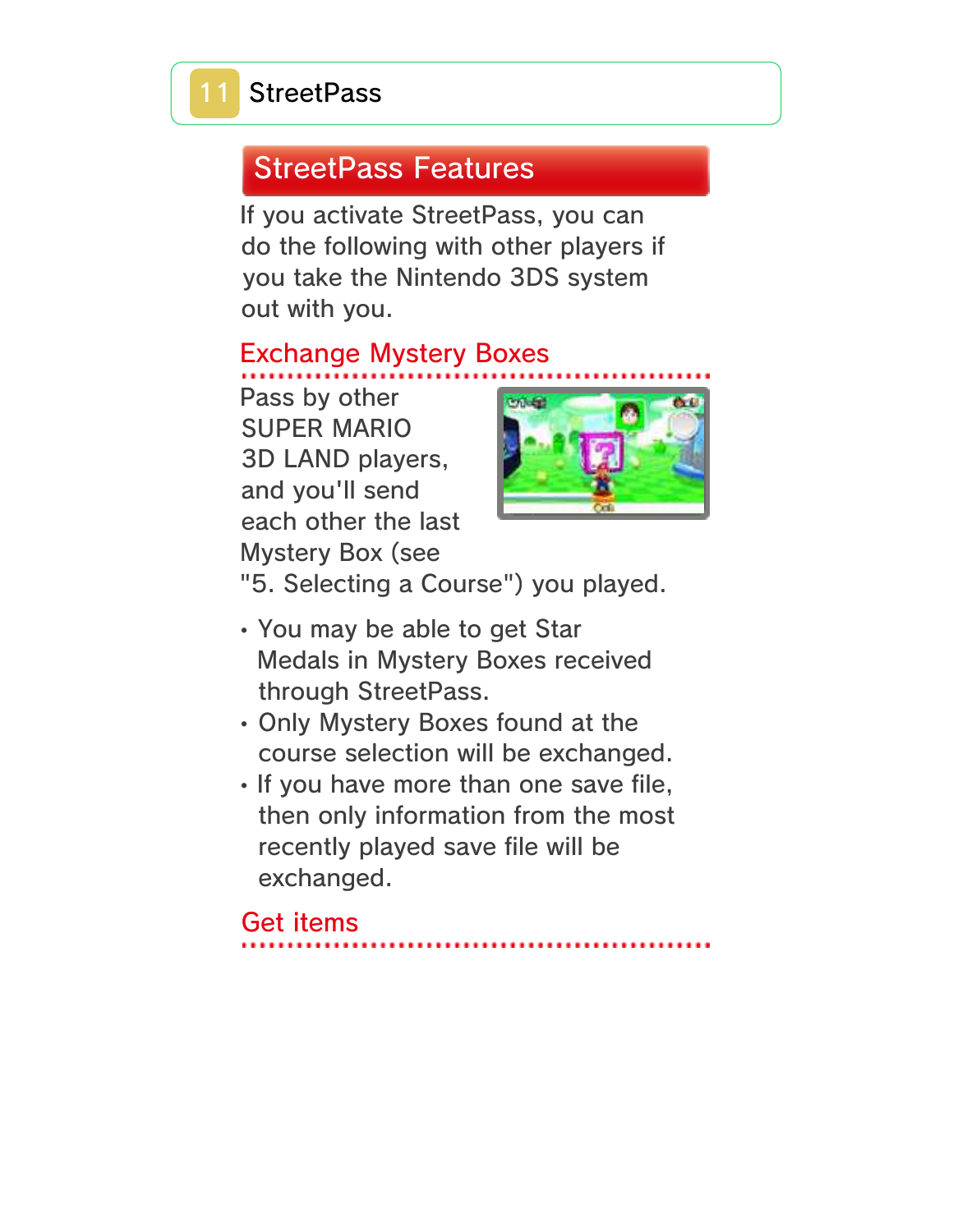If you activate StreetPass and meet a Mii in a wireless play mode of another game,



you will sometimes get a gift from them at Toad Houses. You will get better gifts the more times you meet the same Mii.

Note: You must have the Invitations option in the built-in StreetPass Mii



Plaza application set to On to use this feature. For more information, refer to the built-in manual for StreetPass Mii Plaza.

## Activating StreetPass

If StreetPass hasn't been activated, **the will** appear on the title screen. Touch and follow the onscreen instructions to activate StreetPass.



## Deactivating StreetPass

To deactivate StreetPass, open the System Settings and select DATA MANAGEMENT, then StreetPass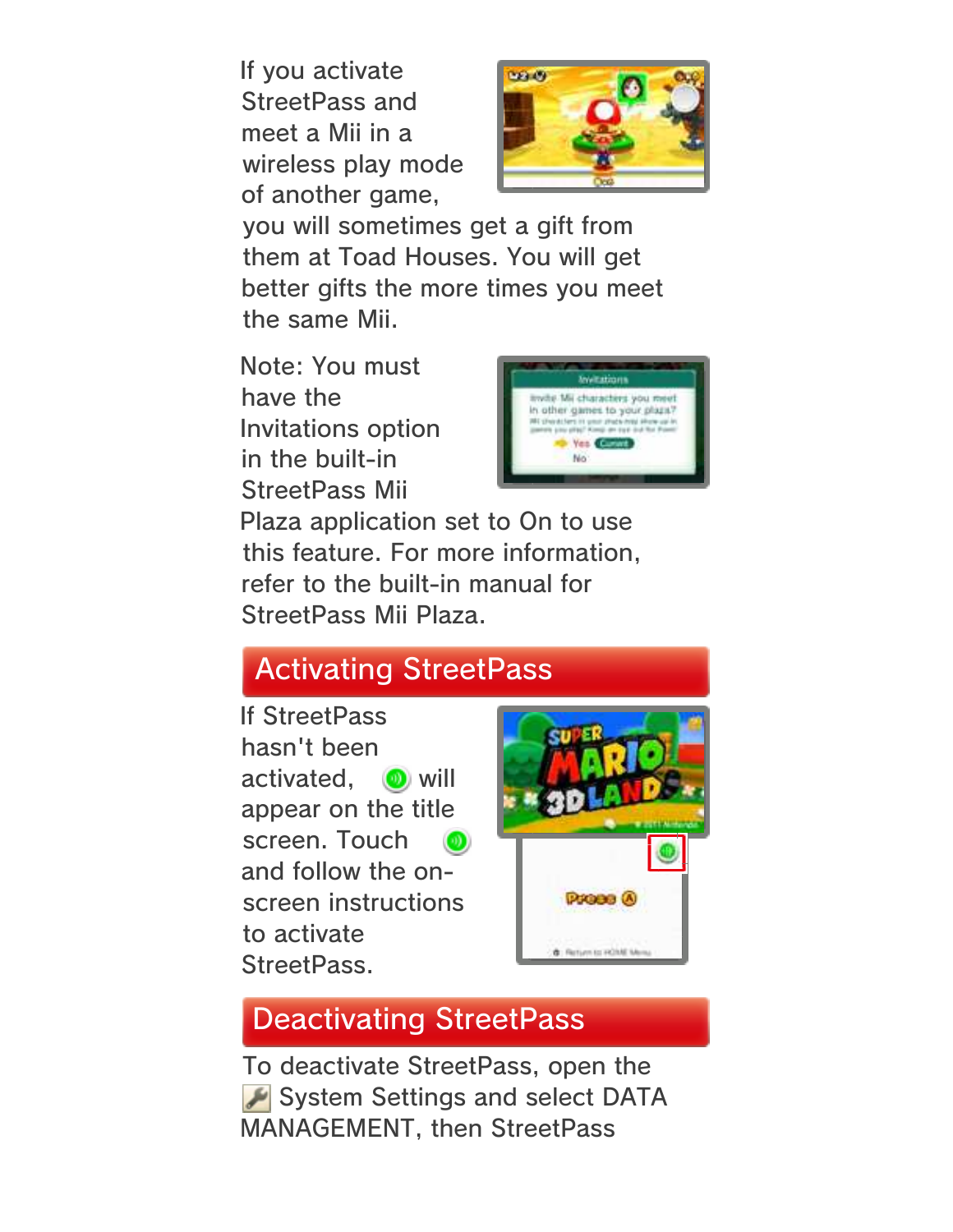MANAGEMENT. Touch the icon for this software title, then select DEACTIVATE StreetPass.

Note: You can restrict StreetPass functionality via Parental Controls. For more information, refer to the Operations Manual.